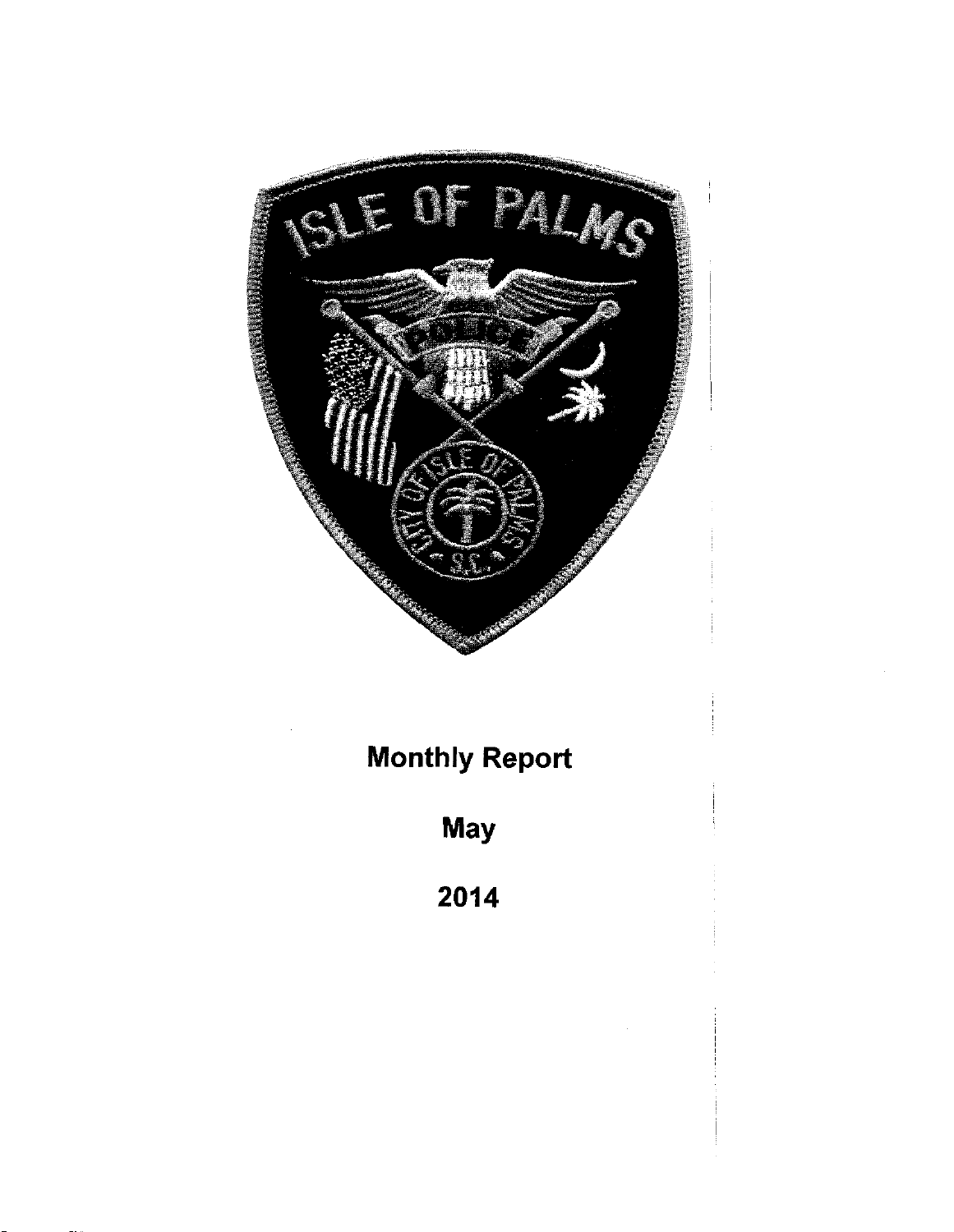| <b>Index</b>                            | <u>Page</u> |  |
|-----------------------------------------|-------------|--|
| Synopsis                                | $1 - 5$     |  |
| <b>Communications Report</b>            | 6           |  |
| <b>Traffic Review</b>                   | 7           |  |
| Connector                               | 8           |  |
| Yearly Offense Type Comparison Report   | 9           |  |
| Arrest Summary & Property Values Report | 10          |  |
| <b>Primary UCR Code Arrest Summary</b>  | 11          |  |
| <b>Animal Control Report</b>            | 12          |  |
| <b>Criminal investigations Report</b>   | 13          |  |
| <b>Training Report</b>                  | 14          |  |
| Overtime Report                         | 15          |  |
| <b>Livability Report</b>                | $16 - 17$   |  |

 $\pm$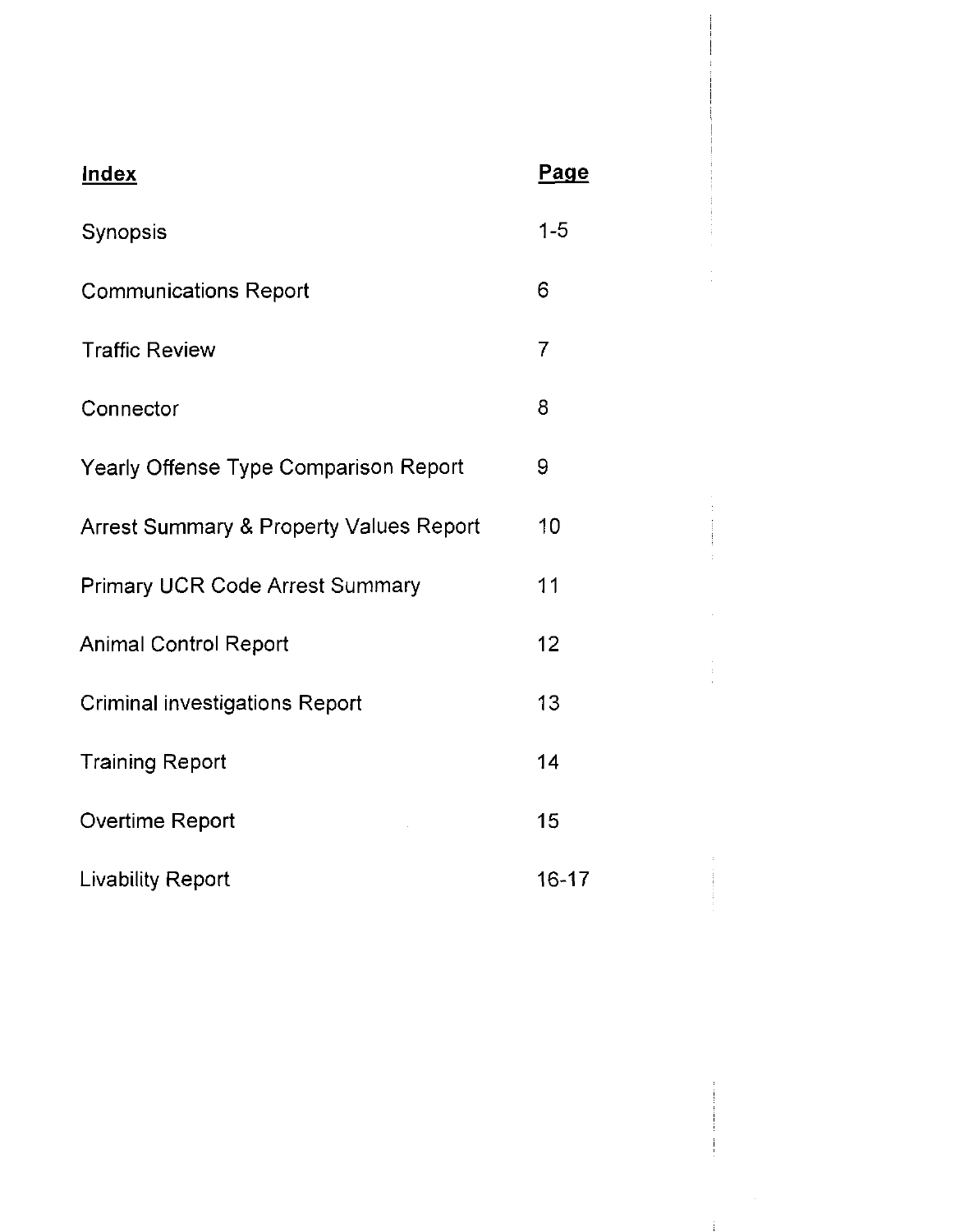

# **ISLE OF PALMS POLICE DEPARTMENT**

#### **THOMAS E. BUCKHANNON, III CHIEF OF POLICE**

**30 JC LONG BOULEVARD POST OFFICE DRAWER 508** ISLE OF PALMS, SOUTH CAROLINA 29451 PHONE (843) 886-6522 FAX (843) 886-8527 www.iop.net

To: Mayor Cronin, City Council, and Administrator Tucker

**Subj:** Monthly Report for May, 2014

**Date:** June 1, 2014

The following is a synopsis of the activities of the Isle of Palms Police Department during the month of May, 2014.

#### Thursday, May 1, 2014

#### Theft from Motor Vehicle  $-32<sup>nd</sup>$  Avenue

Complainant reported that a prescription bottle containing eighty-four dosage units of Xanax was taken by unknown person(s). The vehicle was locked at the time of the incident. The case was assigned to CID for further investigation.

#### Burglary - 3700 Block of Palm Boulevard

Complainant reported that two locked safety boxes containing jewelry were removed from her residence by unknown person(s). It was determined that there was no forced entry to the residence. The case was assigned to CID for further investigation.

#### **Friday, May 2, 2014**

Grand Larceny - Summer Dunes Lane

Complainant reported jewelry was taken from the bathroom counter while they were away from the residence. The case was assigned to CID for further investigation.

#### **Sunday, May 4, 2014**

#### Petit Larceny - J.C. Long Boulevard

Complainant reported that while dining at a local establishment, unknown person(s) removed a wallet from a tote bag. Subsequently, the wallet was located later that day.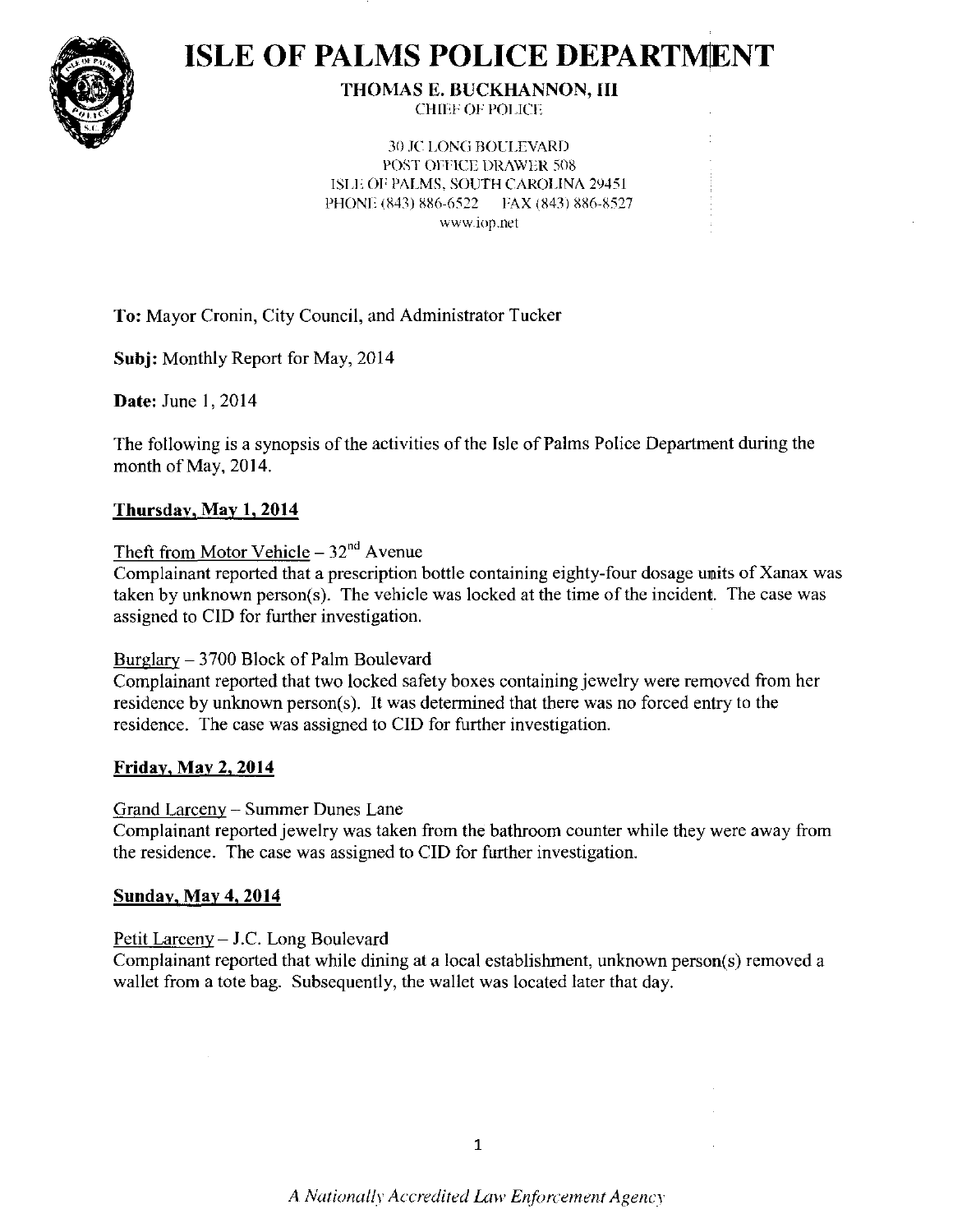#### Mondav. Mav 5. 2014

#### Petit Larceny –  $33<sup>rd</sup>$  Avenue

Complainant reported that an expensive article of clothing was left in the closet of the residence they had rented. Upon the Property Manager checking the residence, it was determined that the clothing was no longer in the closet. The case has been assigned to CID for further investigation.

#### Thursday, May  $8, 2014$

Use of Motor Vehicle without Consent – 4000 Block Cameron Boulevard Complainant reported that during the night unknown person(s) used his vehicle without his permission. He reported that he parked his vehicle, locked it and placed the keys on the nightstand. The next morning, he found his vehicle unlocked, parked in a different location, and sand on the driver's side floor board. The case was assigned to CID for further investigation.

#### Fridav. May 9. 2014

#### Petit Larceny - Seahorse Court

Complainant reported that unknown person(s) came onto his private dock and removed a quantity of beer and liquor that had been placed into coolers, which were not locked. The case has been assigned to CID for further investigation.

#### Saturdav. Mav 10. 2014

#### Theft of Motor Vehicle Parts & Accessories  $-11$ <sup>th</sup> Avenue

Complainant reported that the vehicle license plate had been removed from theif vehicle by unknown person(s). The stolen vehicle license plate was entered into NCIC and the case was assigned to CID for further investigation.

#### Sunday, May 11, 2014

#### Grand Larcenv -Seaside Cottage Lane

Complainant reported that a piece of jewelry which had been placed inside their vehicle had been taken by unknown person(s). The case was assigned to CID for further investigation.

#### Mondav. Mav 12. 2014

#### Petit Larceny - Hidden Green Lane

Complainant reported that a wallet that had been left in a drawer in the closet was removed by unknown person(s). There was no forced entry to the residence. The complainant reported that he recently had work done on the residence. The case was assigned to CID for further investigation.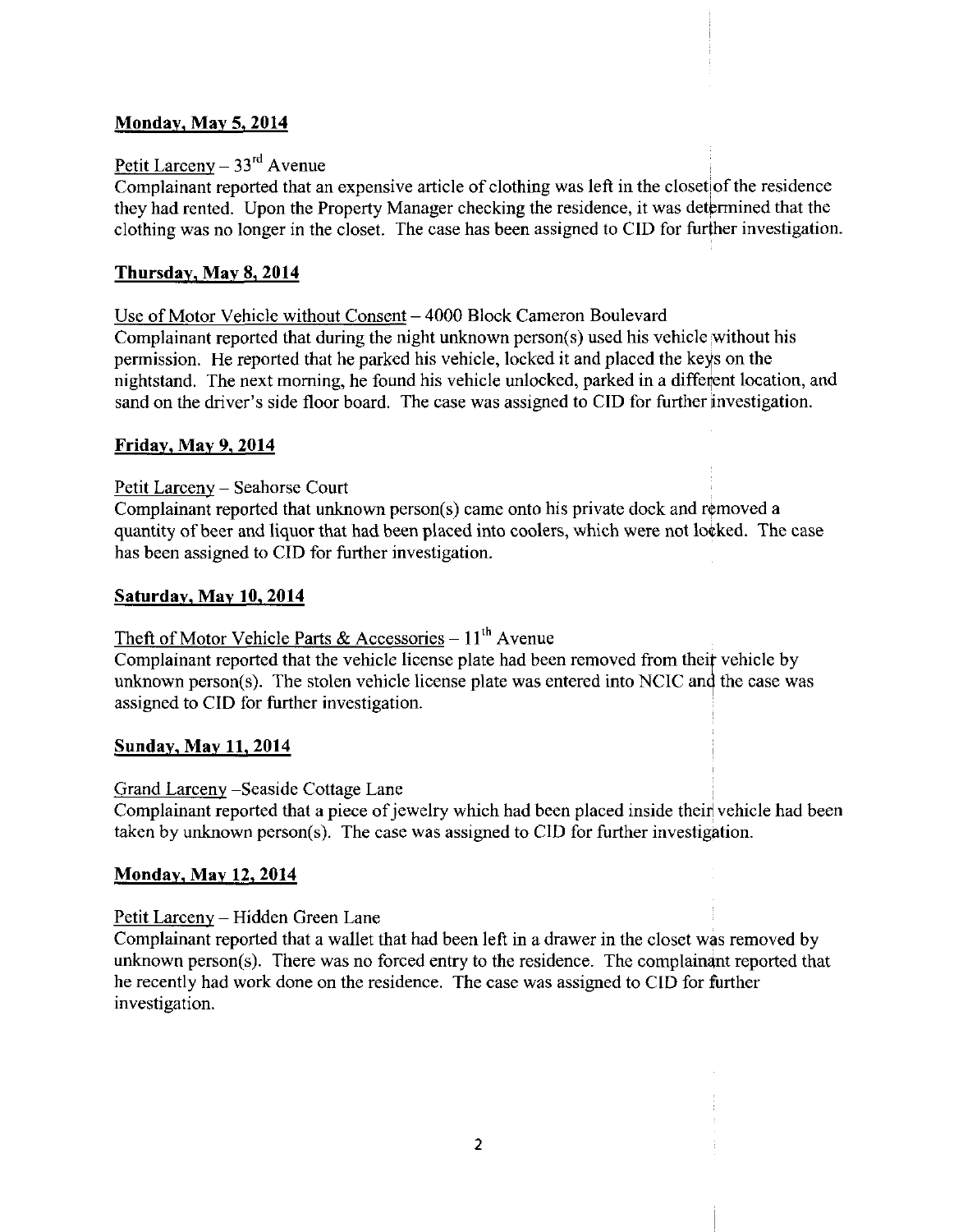#### Fridav. Mav 16. 2014

#### Petit Larceny - 1000 Block Ocean Boulevard

Complainant reported that his construction tools were taken by unknown person(s). The complainant was able to provide serial numbers for the stolen tools, which were entered into NCIC. The case was assigned to CID for further investigation. As of this report, the stolen tools were located at a local pawn shop, recovered and a suspect is being developed.

#### Grand Larceny  $-41<sup>st</sup>$  Avenue

Complainant reported that a driver delivered two water heaters to the wrong locption and upon realizing the error, returned to find them gone. The case was assigned to CID for further investigation.

#### Petit Larceny - Pelican Reach

Complainant reported that a Bose radio had been stolen by unknown person(s) ftom the rental property. The case was assigned to CID for further investigation.

#### Saturdav. May 17. 2014

#### Petit Larceny - 1000 Block Ocean Boulevard

Complainant reported that unknown person(s) removed approximately \$300.00 from his wallet. The complainant believes he knows he may have taken his money. The case was assigned to CID for further investigation.

#### Tuesdav. Mav 20. 2014

#### Vandalism 400 Block Palm Boulevard

Complainant reported that the sliding glass door to their shed had been shattered and believed that unknown person(s) had been shooting a pellet or BB gun in the area. The case was assigned to CID for further investigation.

#### Wednesdav. Mav 21. 2014

Petit Larcenv 1000 Block Ocean Boulevard

Complainant reported that unknown person(s) had stolen his drill from the construction site. The case was assigned to CID for further investigation. As of this report, CID has recovered the stolen drill at a local area pawn shop and is developing a suspect.

#### Saturdav. Mav 24. 2014

#### Simple Assault - 2300 Block Cameron Boulevard

Officers responded to a report of an assault and determined that the two subjects involved were in a non-cohabitating relationship and accusing each other of assault. There were no visible signs of injuries on either subject and neither wanted to pursue charges against the other. Both subjects were determined to be intoxicated. The subjects agreed to separate for the rest of the night, with an officer escorting one of the subjects to their residence in Mount Pleasant.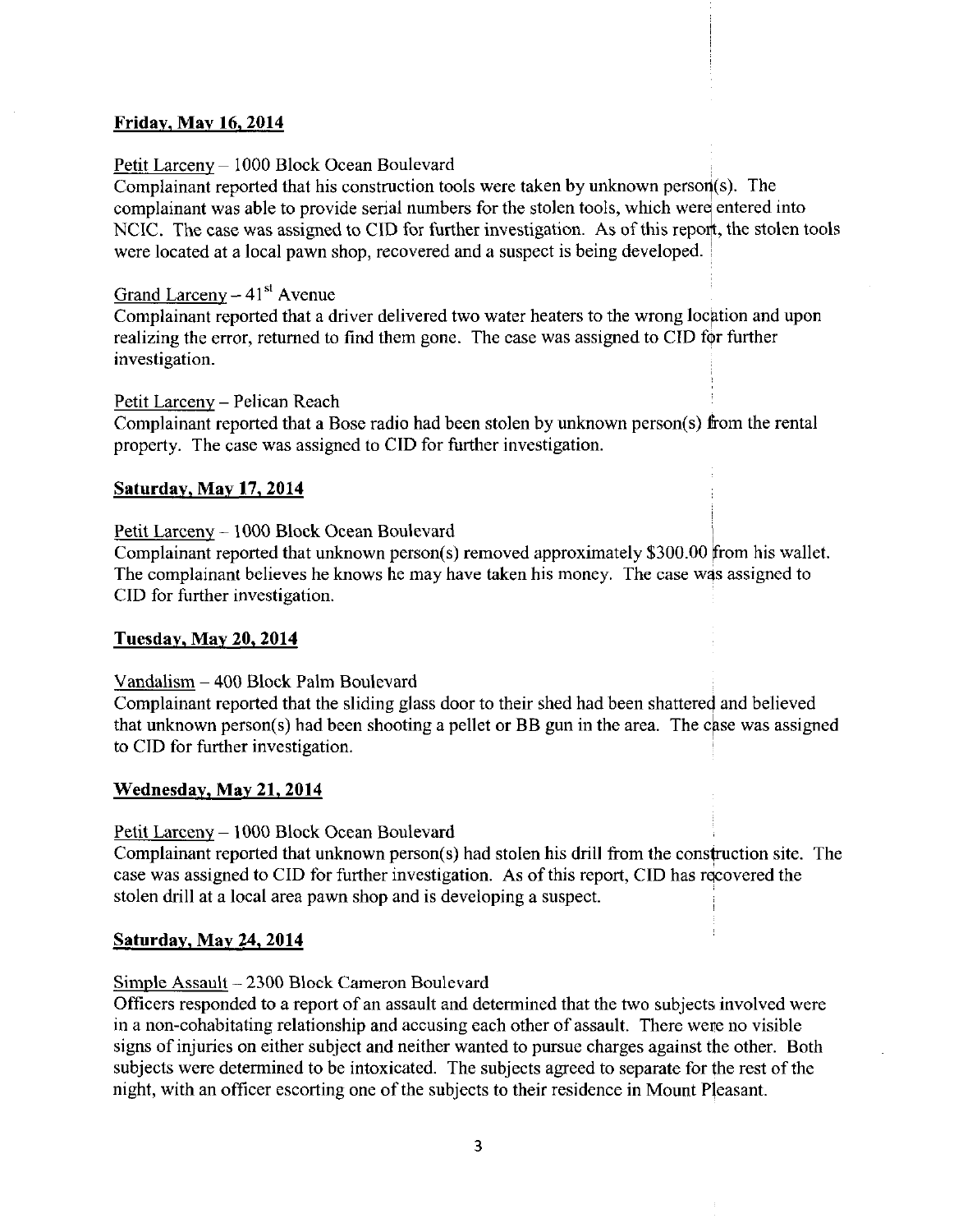#### Sunday, May 25, 2014

#### Burglary / Grand Larceny - 1000 Block Ocean Boulevard

Officers conducting foot patrol observed a subject exiting from secured storage area underneath a local establishment with a moped. The subject then drove recklessly on the sipewalk, almost striking several pedestrians. The officers identified themselves and ordered the subject to stop. The subject then drove towards the officers and began to accelerate. Officers made contact with the subject and while attempting to place him under arrest, he became resistive. The officers determined that the subject had broken into the secured storage area and had stolen the moped. The subject was arrested and charged accordingly.

#### Mondav. Mav 26. 2014

#### Petit Larceny - 2800 Block Palm Boulevard

Complainant reported that three NO PARKING signs had been stolen from his front yard by unknown person(s). The complainant advised he was going to start surveillance and shoot the next person that tries to steal his sign. The officer advised the complainant agaimst this action. The case was assigned to CID for further investigation.

#### Tuesdav. Mav 2?. 2014

#### Petit Larceny - 2500 Block Palm Boulevard

Complainant reported that an unknown person(s) stole his surfboard from underneath his friend's residence. The case was assigned to CID for further investigation.

#### Petit Larceny - Twin Oaks Lane

Complainant reported that an unknown person(s) removed a bicycle from the open carport area of their residence. The complainant was able to provide a serial number and the stolen bicycle was entered into NCIC. The case was assigned to CID for further investigation.

#### Vandalism  $-20<sup>th</sup>$  Avenue

Complainant reported that an unknown person(s) vandalized his vehicle by brealking the rear windshield with an unknown object. The case was assigned to CID for further ipvestigation.

#### Wednesdav. May 28. 2014

Petit Larceny- 1 100 Block Ocean Boulevard

Complainant reported that two subjects ordered food at a local establishment an{ then left without paying. The case was assigned to CID for further investigation.

#### Motor Vehicle Theft - 9500 Block Palmetto Boulevard

Complainant reported that an unknown person(s) removed his 4x4 recreational vehicle from the parking garage area of the residence. The case was assigned to CID for further investigation.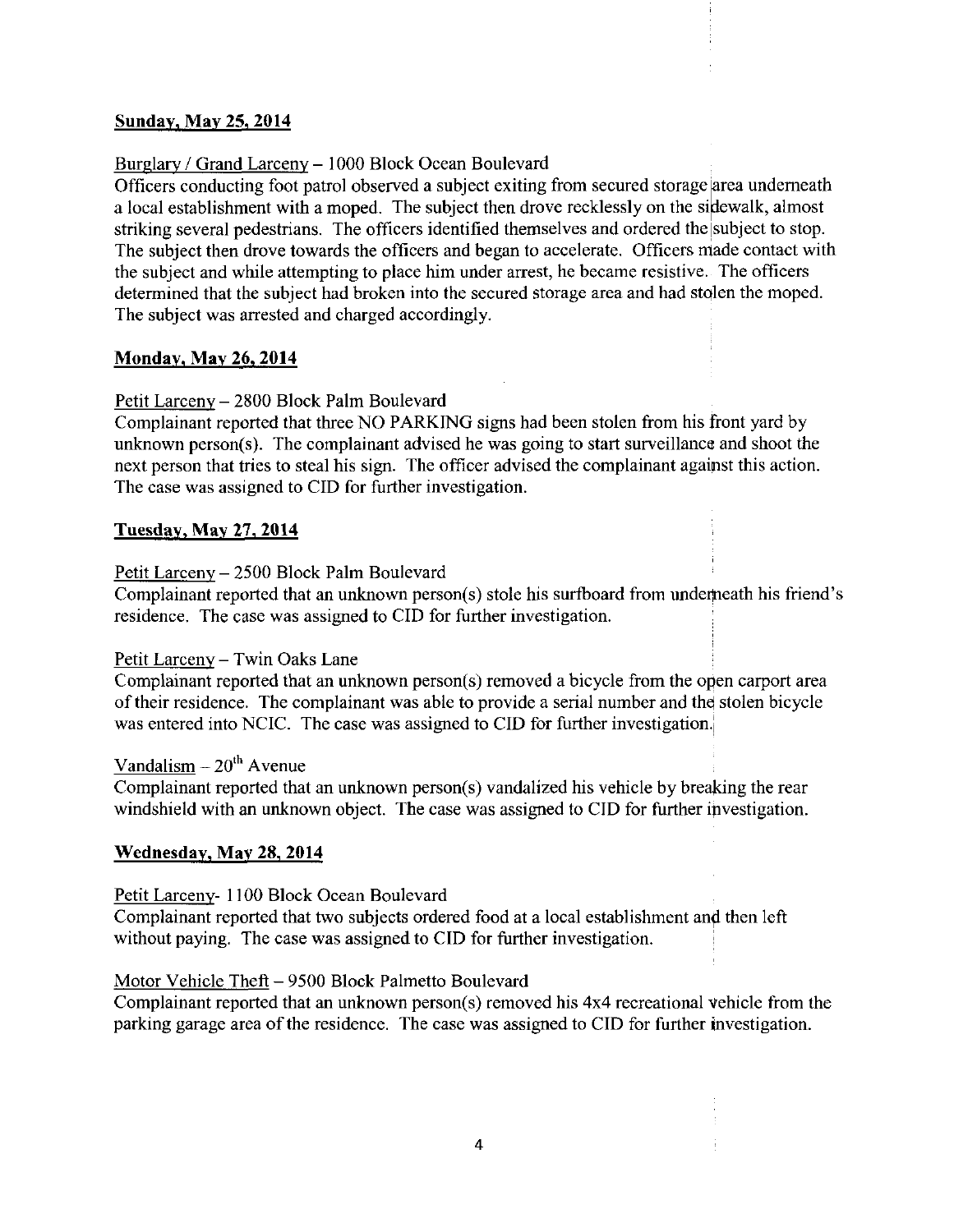#### Friday. Mav 30. 2014

#### Petit Larceny - 6600 Block Palmetto Boulevard

Complainant reported that an unknown person(s) removed an Iphone 5 with its case that had been left in a bag on top of a table. The complainant was able to provide a serial number for the phone and it was entered into NCIC. The case was assigned to CID for further investigation.

#### Saturday. Mav 31. 2014

Petit Larceny - Palm Boulevard / l4'h Avenue

Complainant reported that he picked up a taxi fare in Charleston to drop offon the Isle of Palms at an unknown address. The subject exited the taxi without paying the fare, but left a cell phone as collateral for the fare. The case was assigned to CID for further investigation.

#### Grand Larceny - 5800 Block Palmetto Boulevard

Complainant reported that an unknown person(s) removed the night deposit drop box that was secured to a table in a common employee area. The drop box was reported to have approximately \$13,546.00 inside. The case was assigned to CID for further investigation.

#### Patrol

During the month of May, 2014, Officers issued four "You Could Have Been A Victim Of A Crime" notices and seven "Properly Security Check" notices for buildings that were discovered to be unsecured.

#### **Community Service**

#### Coffee with a Cop Program

On Saturday, May 24,2014 at 08:00 a.m., personnel conducted the first meeting at Joe's To Go. Officers met with approximately thirty residents and visitors. This meeting is the first of three that the department will schedule during this calendar year.

#### Neighborhood Meet & Greet Program

On Thursday, May 8,2014 at 5:30 p.m., personnel conducted a meeting at 3504 Cameron Boulevard. During this meeting, Officers met with approximately fifteen residents from the surrounding neighborhood.

#### Property ID Tagging Program

The Livability Sergeant continues to work with rental property businesses to expand the listing of serial numbers and tagging of electronic equipment and other items.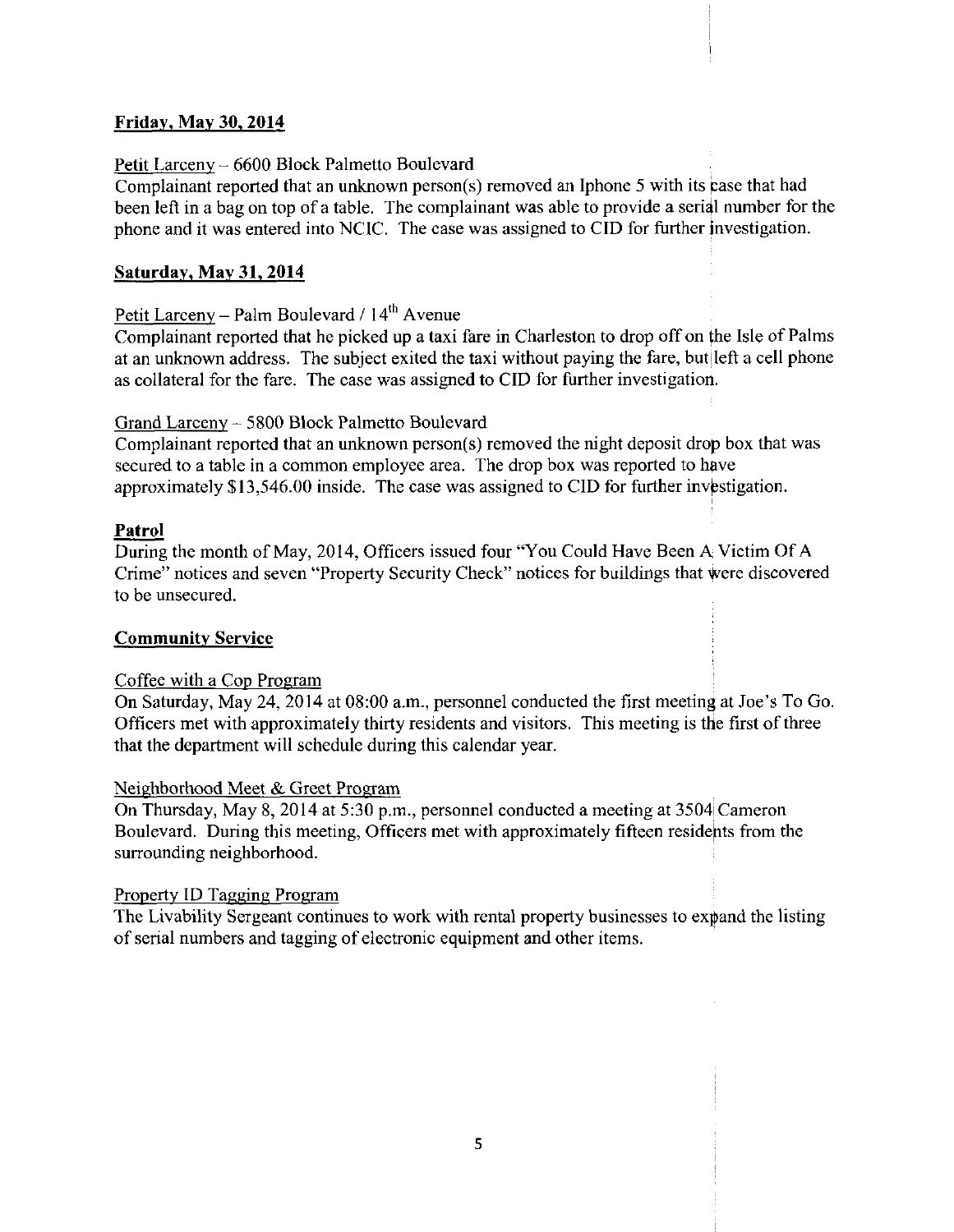### **Isle of Palms Police Department**

| TO:             | CAPTAIN CALDWELL                           |
|-----------------|--------------------------------------------|
| <b>FROM:</b>    | TRACY WALDRON                              |
| <b>SUBJECT:</b> | TELECOMMUNICATIONS MONTHLY ACTIVITY REPORT |
| DATE:           | 06/01/2014                                 |

During the month of May 2014, the Consolidated Dispatch Center received and dispatched 6132 calls for service to the four (4) public safety agencies of Isle of Palms and Sullivan's Island, and the National Park Service. The following is a breakdown of activity by department.

|                                               | <b>IOPPD</b>              | <b>IOPFD</b>                                                         | <b>SIPD</b>          | <b>SIFD</b> | <b>NPS</b> | <b>TOTALS</b>         |
|-----------------------------------------------|---------------------------|----------------------------------------------------------------------|----------------------|-------------|------------|-----------------------|
| May-14                                        | 4799                      | 113                                                                  | 1175                 | 45          | 0          | 6132                  |
| May-13                                        | 3388                      | 93                                                                   | 750                  | 53          | $\Omega$   | 4284                  |
| Percentage Change                             | 42%                       | 22%                                                                  | 57%                  | $-15%$      | 0%         | 43%                   |
| Year to Date 2014                             | 19783                     | 332                                                                  | 6088                 | 167         | 0          | 26370                 |
| Year to Date 2013                             | 16953                     | 260                                                                  | 3027                 | 134         | 0          | 20374                 |
| Percentage Change                             | 17%                       | 28%                                                                  | 101%                 | 25%         | $0\%$      | 29%                   |
| <b>Patrol Zones</b>                           | Patrol<br><b>Requests</b> | <b>Officer Initiated</b><br>Calls &<br><b>Registration</b><br>Checks | <b>Service Calls</b> |             |            | <b>Total Services</b> |
| Tract 1:<br>Breach Inlet to 10th Ave          | 410                       | 29                                                                   | 240                  |             |            | 679                   |
| Tract 2:<br>Ocean Blvd to JC Long to 14th Ave | 235                       | $\overline{7}$                                                       | 174                  |             |            | 416                   |
| lTract 3∶<br>10th Ave North to 21st Ave South | 807                       | 69                                                                   | 299                  |             |            | 1175                  |
| Tract 4:<br>21st Ave North to 31st Ave South  | 561                       | 39                                                                   | 222                  |             |            | 822                   |
| Tract 5:<br>31st Ave North to 41st Ave South  | 607                       | 25                                                                   | 139                  |             |            | 771                   |
| $\sqrt{\text{Tract } 6}$ :<br>Forest Trail    | 44                        | $\mathbf 0$                                                          | 4                    |             |            | 48                    |
| $T$ ract 7:<br>41st Ave North to 57th Ave     | 178                       | 13                                                                   | 125                  |             |            | 316                   |
| frac 1<br>Wild Dunes                          | 77                        | $\overline{\mathbf{4}}$                                              | 124                  |             |            | 205                   |
| Tract 9:<br>IOP Connector                     | 94                        | 12                                                                   | 113                  |             |            | 219                   |
| Tract 10<br>County Park                       | 32                        | 6                                                                    | 34                   |             |            | 72                    |
| Tract 99:<br>Off Island                       | 20                        | $\overline{4}$                                                       | 52                   |             |            | 76                    |
| Totals:                                       | 3065                      | 208                                                                  | 1526                 |             |            | 4799                  |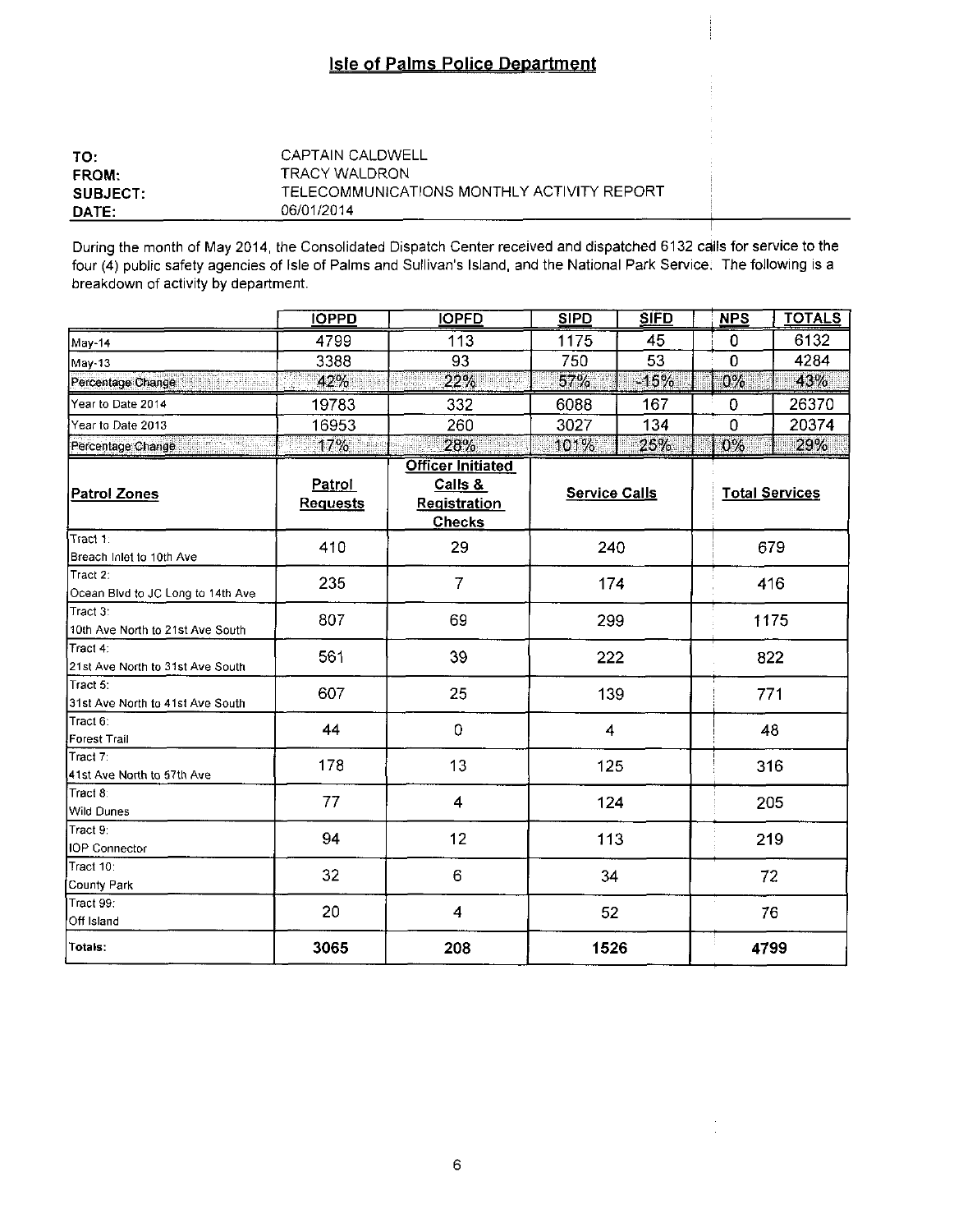

# Isle of Palms Police Department **Monthly Traffic Review**



# **May 2014**

## **Traffic Enforcement**

| Traffic Stops for Current Month |             |             | Traffic Stops Previous Month |                      |                      | Percentage Change    |
|---------------------------------|-------------|-------------|------------------------------|----------------------|----------------------|----------------------|
| 450                             |             |             | 403                          |                      |                      | 12%                  |
|                                 | May<br>2014 | May<br>2013 | Percentage<br>Change         | Year To Date<br>2014 | Year To Date<br>2013 | Percentage<br>Change |
| <b>Traffic Stops</b>            | 450         | 413         | 9%                           | 1878                 | 1925                 | $-2%$                |
| Traffic Stops w/Tickets         | 110         | 117         | -6%                          | 449                  | 411                  | 9%                   |
| % Traffic Stops w/Tickets       | 24%         | 28%         | $-4%$                        | 24%                  | 21%                  | 3%                   |

# **Traffic Collisions**

|                    | May  | Mav  | Percentage | <sup>!</sup> Year To Date   Year To Date   ∶ |      | Percentage |
|--------------------|------|------|------------|----------------------------------------------|------|------------|
|                    | 2014 | 2013 | Change     | 2014                                         | 2013 | Change     |
| Traffic Collisions | 15   | 18   | $-17%$     | 38                                           | 34   | 12%        |

# **Officer Activity**

|                              | May<br>2014    | May<br>2013    | Percentage<br>Change | Year To Date<br>2014 | Year To Date<br>2013 | Percentage<br>Change |
|------------------------------|----------------|----------------|----------------------|----------------------|----------------------|----------------------|
| <b>DUI Tickets</b>           | 1              | $\overline{2}$ | $-50%$               | 11                   | 14                   | $-21%$               |
| <b>DUS Tickets</b>           | 10             | 8              | 25%                  | 39                   | 33                   | 18%                  |
| Speeding Tickets             | 28             | 42             | $-33%$               | 128                  | 153                  | $-16%$               |
| <b>Other Traffic Tickets</b> | 92             | 99             | -7%                  | 383                  | 304                  | 26%                  |
| Non Traffic Tickets          | 20             | 9              | 122%                 | 97                   | 37                   | 162%                 |
| Parking Tickets              | 423            | 758            | $-44%$               | 833                  | 1195                 | $-30%$               |
| Littering Tickets            | $\overline{c}$ | 0              | 200%                 | 4                    | 0                    | 400%                 |
| <b>City Tickets</b>          | 29             | 17             | 71%                  | 69                   | 50                   | 38%                  |
| <b>Warning Tickets</b>       | 366            | 243            | 51%                  | 1531                 | 1308                 | 17%                  |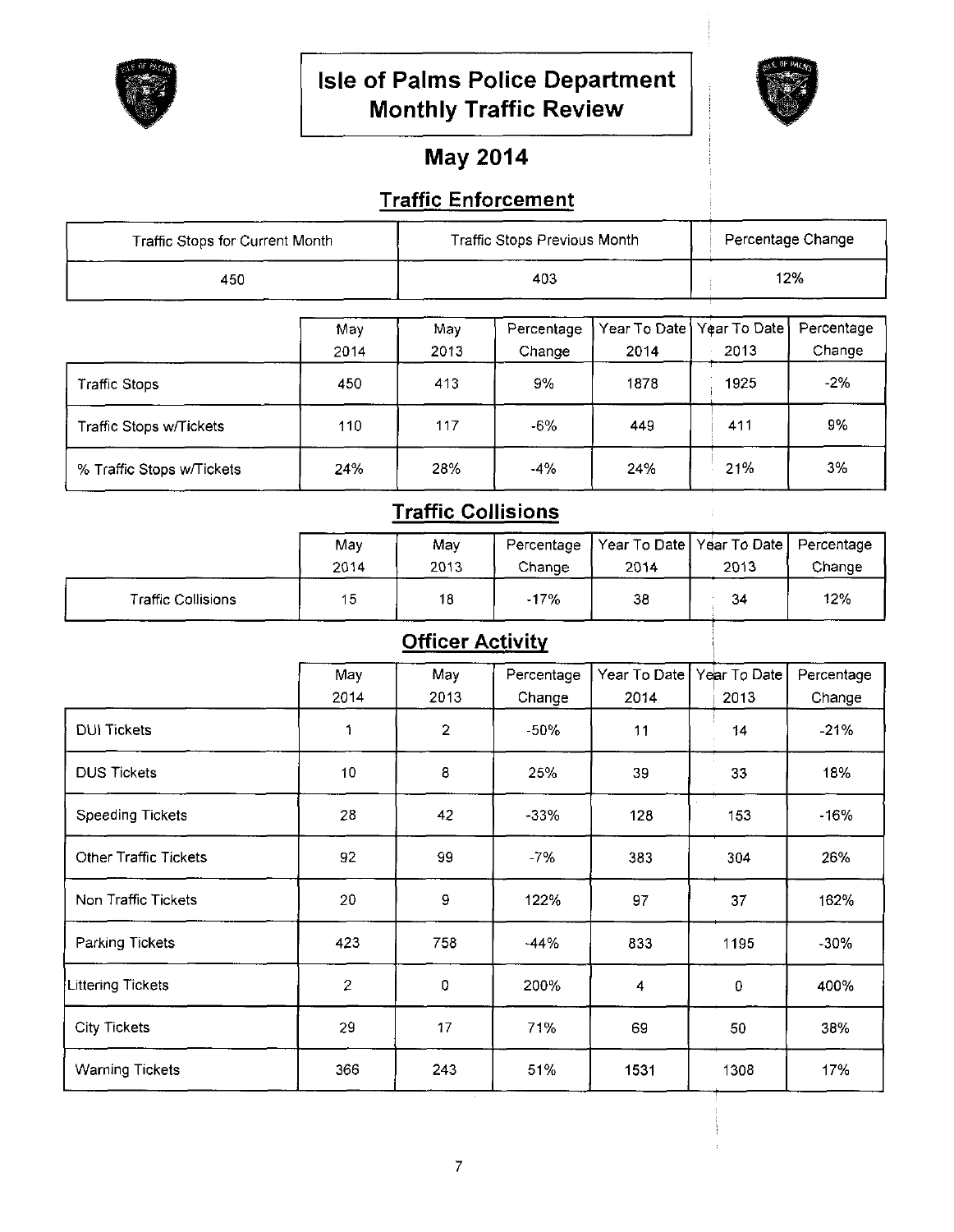#### Connector Calls For Service

The lsle of Palms Police Department has responded to or initiated 219 calls, involving 1766 minutes, or 29 man hours for the month of May 2014. The following breaks down the type, number and time element of each call on the connector.

|                                         | Calls | Calls          | Arrests     | Arrests      | <b>Minutes</b> | Minutes      | Avg. Minutes            | Avg. Minutes             |
|-----------------------------------------|-------|----------------|-------------|--------------|----------------|--------------|-------------------------|--------------------------|
|                                         | May   | Year To Date   | May         | Year to Date | May            | Year To Date | May                     | Year To Date             |
| Accidents                               | 15    | 19             | 0           | 0            | 490.61         | 591.17       | $\pm$ 33                | 31                       |
| Traffic Stops<br>with<br><b>Tickets</b> | 9     | 56             | 0           | 10           | 101.63         | 1387.48      | 11                      | 25                       |
| <b>Traffic Stops</b><br>without Tickets | 46    | 155            | 0           | 0            | 257.72         | 1135         | $\,$ 6<br>$\mathcal{L}$ | $\boldsymbol{7}$         |
| <b>Citizen Assists</b>                  | 15    | 42             | 0           | $\mathbf 0$  | 330.26         | 811.04       | 22                      | 19                       |
| Assist Other Dept.                      | 0     | $\overline{2}$ | $\circ$     | $\mathbf 0$  | 0              | 18.56        | $\pm 0$                 | 9                        |
| Miscellaneous                           | 134   | 774            | 0           | 0            | 586.41         | 3837.23      | $-4$                    | 5                        |
| Totals                                  | 219   | 1048           | $\mathbf 0$ | 10           | 1766.63        | 7780.48      | 8                       | $\overline{\mathcal{L}}$ |
| May 2013                                | 185   | 787            | 5           | 16           | 1553           | 5839         | 8 <sub>1</sub>          | $\boldsymbol{7}$         |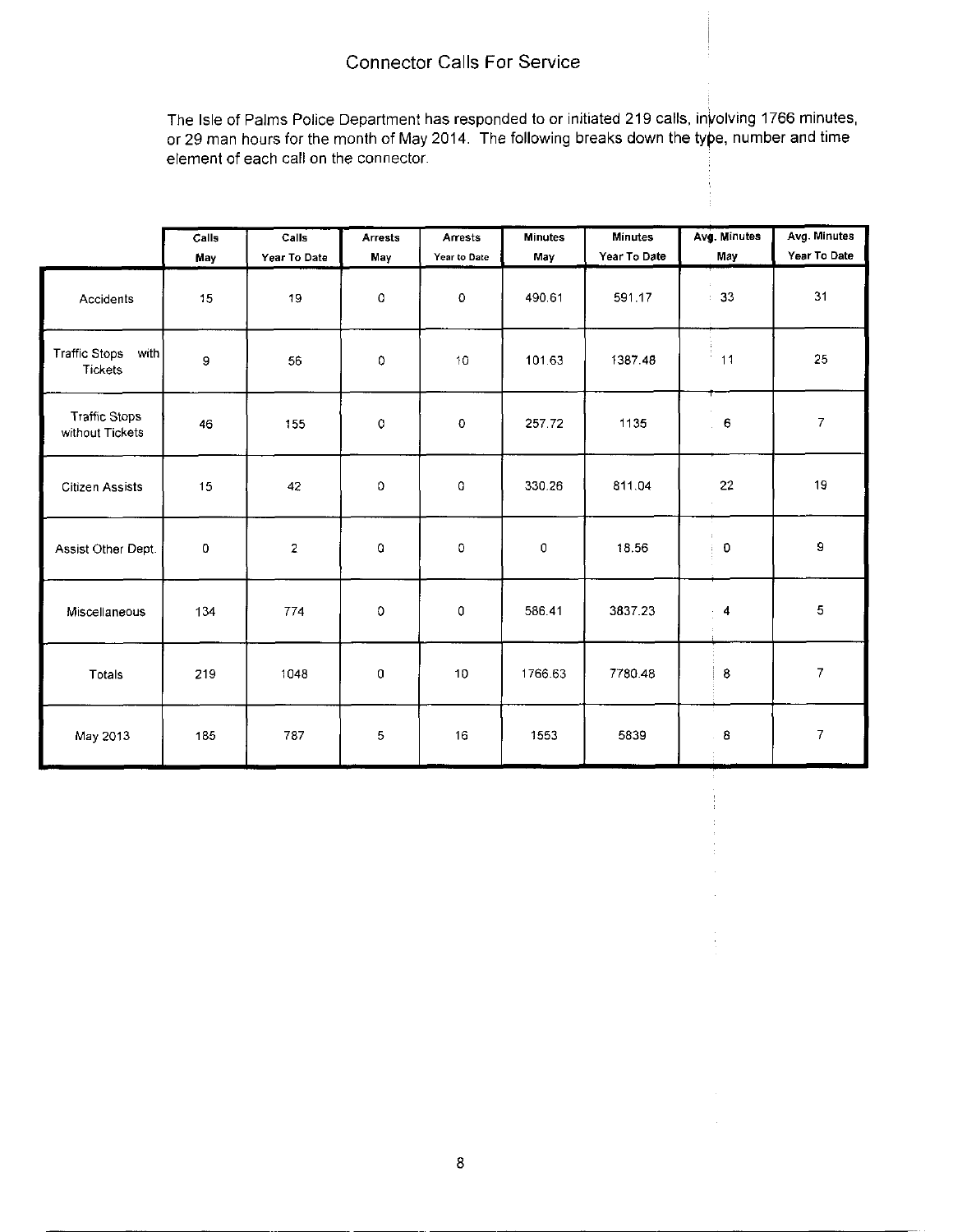# Offense Type Comparison

| % CHANGE             | $\frac{100\%}{100\%}$          |                        | $\frac{10\%}{100\%}$  | 71%                           | 50%                              |                 | $\frac{\left \frac{8}{5}\right }{\left \frac{6}{5}\right  \left \frac{6}{5}\right }$ |                             | 3                               |                          | $\frac{8}{33}$ %     | 50%                     | 100%                                   |                            | $\frac{100\%}{100\%}$            | $\frac{800}{100}$        | $\frac{8}{200}$                            | $\frac{8}{100\%}$           | $-33%$                          | $-100\%$                      | 29%                               | 300%                          | 0%                    | $ 8\rangle$                           | 100%                     | $\frac{900}{100\%}$              |                                       | $\frac{100\%}{300\%}$         |                                        | $\frac{-21\%}{120\%}$  | $-67%$                                |                                     |                    |                                           |                               |                                                                                        |                          |                 |                       |                                                  | 0%                       | $-3%$                         | $\frac{1}{2}$       |                                          | $\frac{22\%}{100\%}$ | 200%                               | $\frac{12}{3}$           |                        |
|----------------------|--------------------------------|------------------------|-----------------------|-------------------------------|----------------------------------|-----------------|--------------------------------------------------------------------------------------|-----------------------------|---------------------------------|--------------------------|----------------------|-------------------------|----------------------------------------|----------------------------|----------------------------------|--------------------------|--------------------------------------------|-----------------------------|---------------------------------|-------------------------------|-----------------------------------|-------------------------------|-----------------------|---------------------------------------|--------------------------|----------------------------------|---------------------------------------|-------------------------------|----------------------------------------|------------------------|---------------------------------------|-------------------------------------|--------------------|-------------------------------------------|-------------------------------|----------------------------------------------------------------------------------------|--------------------------|-----------------|-----------------------|--------------------------------------------------|--------------------------|-------------------------------|---------------------|------------------------------------------|----------------------|------------------------------------|--------------------------|------------------------|
| <b>PREVIOUS</b><br>ም |                                |                        | 이이드                   | r                             | $ \mathbf{\omega} $ $\mathbf{-}$ |                 |                                                                                      |                             | ∣ଆ∾∣–                           |                          |                      |                         |                                        | $\omega$                   |                                  |                          |                                            |                             |                                 | $ \omega $ r $ $              |                                   | $\blacksquare$                |                       | 이어                                    |                          |                                  |                                       |                               |                                        |                        |                                       |                                     |                    |                                           |                               | $ \circ $ ပ $ \circ $ ႕ $ $ ‡ $ \circ $ ပ $ \circ $ ပ $ \circ $ ႕ $ $ 8 $ \circ $ တ္ကိ |                          |                 |                       |                                                  | 이니어                      |                               |                     |                                          |                      | 국  용 히 히 이동                        |                          | 681                    |
| 무                    |                                |                        | 이아시아이들                |                               |                                  |                 |                                                                                      |                             | $\frac{4}{5}$                   |                          |                      |                         | $ v $ မ္ကုမ $ -\rangle$                | $\overline{\phantom{m}}$   | $\circ$                          |                          | $\log$                                     |                             | $ \Xi $                         | ∣⇔∣െ                          |                                   |                               | $\frac{4}{10}$        |                                       | $\overline{\phantom{0}}$ | $\blacktriangledown$             | $\overline{\phantom{m}}$              | $\frac{6}{1}$                 | $\vert \Xi \vert$                      | ΙΞ                     | $\overline{\phantom{0}}$              |                                     | $\frac{1}{2}$      |                                           |                               | $\frac{1}{2}$                                                                          | $\overline{\phantom{0}}$ | $\frac{114}{1}$ |                       | ∣অ∣ৰ                                             |                          | 씱기                            | z                   | Ļ                                        | ⊂∣∾                  |                                    | $\mathbb{Z}$ as          |                        |
| $Dec-14$             |                                |                        |                       |                               |                                  |                 |                                                                                      |                             |                                 |                          |                      |                         |                                        |                            |                                  |                          |                                            |                             |                                 |                               |                                   |                               |                       |                                       |                          |                                  |                                       |                               |                                        |                        |                                       |                                     |                    |                                           |                               |                                                                                        |                          |                 |                       |                                                  |                          |                               |                     |                                          |                      |                                    |                          | $\circ$                |
| Nov-14               |                                |                        |                       |                               |                                  |                 |                                                                                      |                             |                                 |                          |                      |                         |                                        |                            |                                  |                          |                                            |                             |                                 |                               |                                   |                               |                       |                                       |                          |                                  |                                       |                               |                                        |                        |                                       |                                     |                    |                                           |                               |                                                                                        |                          |                 |                       |                                                  |                          |                               |                     |                                          |                      |                                    |                          | $\circ$                |
| $Oct-14$             |                                |                        |                       |                               |                                  |                 |                                                                                      |                             |                                 |                          |                      |                         |                                        |                            |                                  |                          |                                            |                             |                                 |                               |                                   |                               |                       |                                       |                          |                                  |                                       |                               |                                        |                        |                                       |                                     |                    |                                           |                               |                                                                                        |                          |                 |                       |                                                  |                          |                               |                     |                                          |                      |                                    |                          | $\circ$                |
| $5ep-14$             |                                |                        |                       |                               |                                  |                 |                                                                                      |                             |                                 |                          |                      |                         |                                        |                            |                                  |                          |                                            |                             |                                 |                               |                                   |                               |                       |                                       |                          |                                  |                                       |                               |                                        |                        |                                       |                                     |                    |                                           |                               |                                                                                        |                          |                 |                       |                                                  |                          |                               |                     |                                          |                      |                                    |                          | $\circ$                |
| <b>Aug.14</b>        |                                |                        |                       |                               |                                  |                 |                                                                                      |                             |                                 |                          |                      |                         |                                        |                            |                                  |                          |                                            |                             |                                 |                               |                                   |                               |                       |                                       |                          |                                  |                                       |                               |                                        |                        |                                       |                                     |                    |                                           |                               |                                                                                        |                          |                 |                       |                                                  |                          |                               |                     |                                          |                      |                                    |                          | $\circ$                |
| $Jul-14$             |                                |                        |                       |                               |                                  |                 |                                                                                      |                             |                                 |                          |                      |                         |                                        |                            |                                  |                          |                                            |                             |                                 |                               |                                   |                               |                       |                                       |                          |                                  |                                       |                               |                                        |                        |                                       |                                     |                    |                                           |                               |                                                                                        |                          |                 |                       |                                                  |                          |                               |                     |                                          |                      |                                    |                          | $\circ$                |
| $lim-14$             |                                |                        |                       |                               |                                  |                 |                                                                                      |                             |                                 |                          |                      |                         |                                        |                            |                                  |                          |                                            |                             |                                 |                               |                                   |                               |                       |                                       |                          |                                  |                                       |                               |                                        |                        |                                       |                                     |                    |                                           |                               |                                                                                        |                          |                 |                       |                                                  |                          |                               |                     |                                          |                      |                                    |                          | $\circ$                |
| $M$ ay-14            | 010                            |                        | $\circ$               | $\circ$                       |                                  |                 | $O[N]$ –                                                                             |                             | $\overline{\phantom{m}}$        |                          | ం∣జ                  |                         |                                        | 0000000000                 |                                  |                          |                                            |                             |                                 |                               |                                   | $\overline{\phantom{0}}$      | ం∣ం                   |                                       |                          | ↽                                |                                       | $\sigma$                      |                                        |                        | $- Q $                                |                                     |                    |                                           |                               | $\omega$ $\sim$ $\omega$ $\sim$                                                        |                          | 5               | ∣≁∣¢                  |                                                  | $ 5 $ ង                  |                               | $\infty$            | $\left\vert -\right\vert$ o $\left\vert$ |                      | െ                                  | 는                        | $ \tilde{\textrm{S}} $ |
| $Apr-14$             |                                | $\qquad \qquad \Box$   | $\circ$               |                               |                                  |                 | 000000                                                                               |                             |                                 |                          |                      | $\sim$                  |                                        |                            | 이이                               |                          |                                            |                             |                                 |                               |                                   |                               |                       |                                       |                          |                                  |                                       |                               |                                        |                        |                                       | 0 0 0 0 0 0 0 0 0 0 0 0 0 0 0 0 0 0 |                    |                                           |                               | 이이이이이이어  +                                                                             |                          |                 |                       |                                                  | $\overline{\phantom{a}}$ |                               |                     | 왕이아                                      |                      |                                    | $\frac{3}{4}$            | နို့                   |
| 斗<br><u>Si</u>       | O                              | $\circ$                | $\circ$               | $\bullet$                     | 5                                | 0               | $\sim$                                                                               | $\infty$                    | 0                               | $\overline{\phantom{0}}$ | 4                    | $\circ$                 | 0                                      | $\circ$                    | $\circ$                          | $\circ$                  | $\overline{\phantom{0}}$                   | $\circ$                     | $\circ$                         | $\circ$                       | 4                                 | $\sim$                        | $\circ$               | O                                     | $\circ$                  | $\bullet$                        | $\circ$                               | $ \bm{\mathsf{c}} $           | 4                                      | ത                      | $\circ$                               | S                                   | 4                  | $\circ$                                   | $\sim$                        | က                                                                                      | $\circ$                  | $\frac{8}{1}$   | 0                     | $\dot{\mathsf{P}}$                               | S                        | 49                            | $\frac{8}{5}$       | $\circ$                                  | $\circ$              | $\circ$                            | နိ                       | $\ddot{\mathcal{L}}$   |
| Feb.14               | 0                              | $\circ$                | $\circ$               | $\circ$                       | 0                                | 0               |                                                                                      | 0                           | 0                               | 0                        | ω                    | 0                       | 0                                      | 0                          | ٥                                | $\circ$                  |                                            |                             | 0                               | 0                             | 0                                 | 0                             | 0                     | $\circ$                               | 0                        | 0                                | $\circ$                               | 0                             | 0                                      | $\circ$                | $\circ$                               | $\circ$                             |                    | ٥                                         |                               | $\sim$                                                                                 | 0                        | ຊ               | $\sim$                | ф                                                | ဖ                        | 5                             | $\overline{20}$     | က                                        | $\circ$              | $\circ$                            | $\frac{8}{3}$            | $\frac{4}{5}$          |
| $Jan-14$             | 0                              | 0                      | $\circ$               | $\sim$                        | $\overline{\phantom{a}}$         | ۰               | S                                                                                    | ۰                           | ۰                               | ۰                        | 4                    | $\circ$                 | ٥                                      | $\overline{\phantom{0}}$   | 0                                | $\circ$                  | $\circ$                                    | $\circ$                     | S.                              | $\circ$                       |                                   | 0                             | 0                     | $\circ$                               | $\circ$                  |                                  | ۰                                     | က                             | S.                                     | $\circ$                | $\circ$                               | $\circ$                             | $\overline{ }$     | ᡪ                                         | ᡪ                             | S                                                                                      | $\circ$                  | ్ల              | ↽                     | ტ                                                | T                        | 6                             | $\frac{8}{10}$      | S                                        | $\circ$              | ┯                                  | $\frac{8}{1}$            | $\ddot{ }$             |
| OFFENSE TYPE         | FORCIBLE RAPE<br>$\frac{4}{1}$ | 1D LEWD ACT ON A MINOR | 3A AGGRAVATED ASSAULT | 38 CRIMINAL DOMESTIC VIOLENCE | 3B SIMPLE ASSAUL                 | 3C INTIMIDATION | 20 BURGLARY/BREAKING & ENTERING                                                      | 3F THEFT FROM MOTOR VEHICLE | 3G THEFT OF MOTOR VEHICLE PARTS | 3H BREACH OF TRUS        | 3H ALL OTHER LARCENY | 240 MOTOR VEHICLE THEFT | 50 POSSESSION OF FALSE DRIVERS LICENSE | 26A FALSE PRETENSE/SWINDLE | <b>6B FRAUD CREDIT CARD/ ATM</b> | 6B FRAUD/ IDENTITY THEFT | <b>6E WIRE/COMPUTER/ELECTRONIC MANIPUL</b> | 280 STOLEN PROPERTY OFFENSE | 90 DESTRUCTIVE/DAMAGE/VANDALISM | 35A DRUG/NARCOTICS VIOLATIONS | 5A SIMPLE POSSESSION OF MARIJUANA | 35B DRUG EQUIPMENT VIOLATIONS | 36C INDECENT EXPOSURE | 40B ASSISTING / PROMTING PROSTITUTION | 20 WEAPON LAW VIOLATIONS | 53 OBSCENE/HARASSING PHONE CALLS | 56 USING MOTOR VEHICLE WITHOUT CONSEI | <b>JOC DISORDERLY CONDUCT</b> | <b>00D DRIVING UNDER THE INFLUENCE</b> | 90E PUBLIC DRUNKENNESS | <b>90F FAMILY OFFENSES/NONVIOLENT</b> | <b>BOG LIQUOR LAW VIOLATIONS</b>    | 90G OPEN CONTAINER | <b>90G UNDERAGE POSSESSION OF ALCOHOL</b> | 90J TRESPASS OF REAL PROPERTY | 90M OTHER AGENCIES                                                                     | 90Z ALL OTHER OFFENSES   | 91A ALARM       | 91C COMMUNITY SERVICE | $\ddot{\cdot}$<br>$\sim$<br>91F DOMESTIC DISPUTE | 91L LIVABILITY OFFENSE   | 91N NOISE ORDINANCE VIOLATION | 91T TRAFFIC OFFENSE | 91W WARRANT ARREST                       | 79 MISSING PERSON    | OR ATTEMPTED<br>980 SUICIDE ACTUAL | NCR NON CRIMINAL REPORTS | <b>IQTAL</b>           |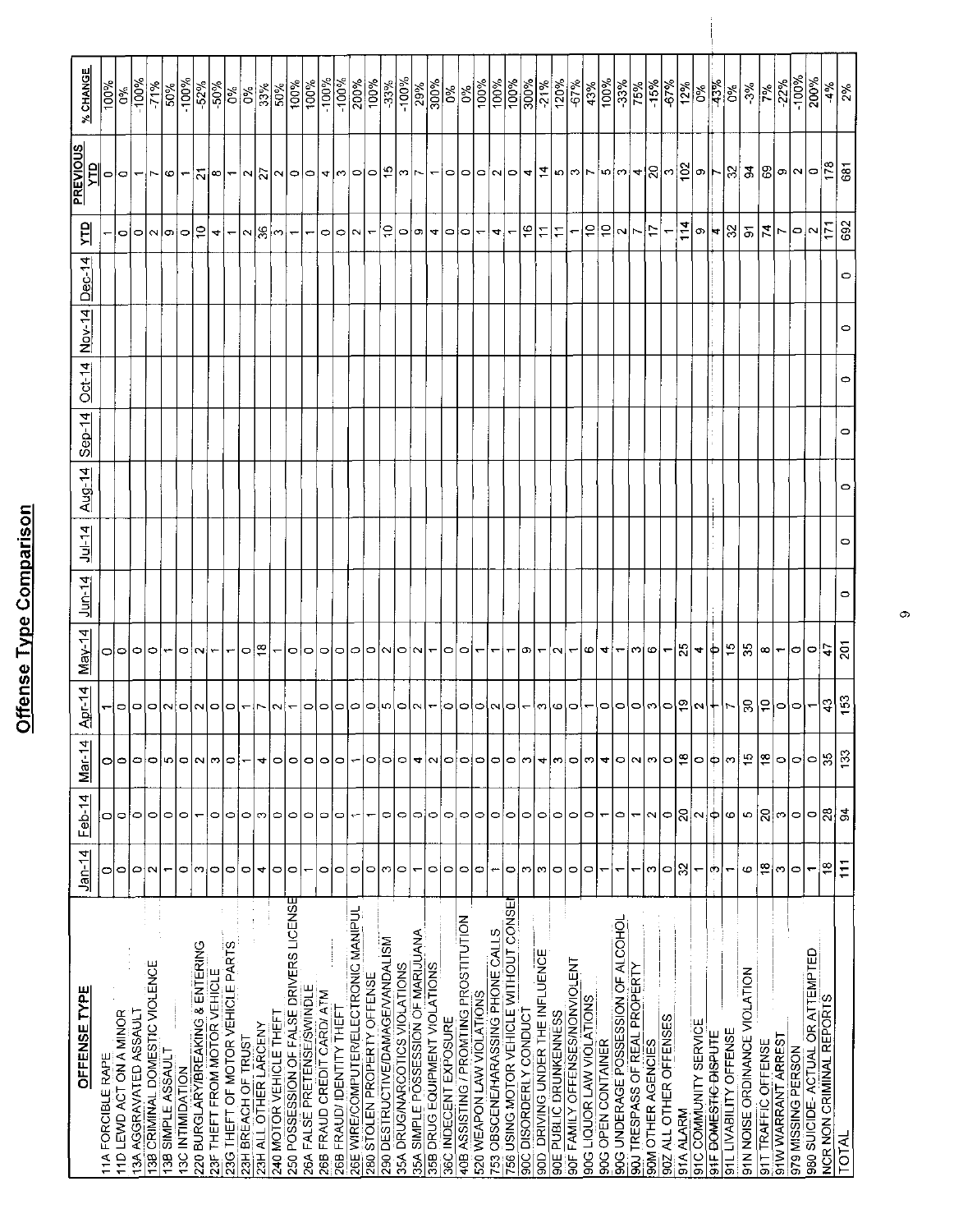#### Isle of Palms Police Department Monthly Report

#### **ARREST SUMMARY**

| Type           |               |    | May 2014       |   |             |    | Total 2014   |    |                    |    | May 2013       |    |                     |    | Total 2013     |    |
|----------------|---------------|----|----------------|---|-------------|----|--------------|----|--------------------|----|----------------|----|---------------------|----|----------------|----|
| <b>Adults</b>  | Male          | 39 | Female         | 8 | lMale       |    | 160   Female | 30 | <i><b>Male</b></i> | 25 | <b>IFemale</b> | 6. | <i>Male</i>         | 67 | <b>IFemale</b> | 20 |
| Juveniles      | Male          |    | lFemale        | 0 | Male)       |    | Female       |    | Male               |    | Female         | 0. | <i><b>IMale</b></i> | 0  | Female         |    |
| Narc-Adults    | Male          |    | lFemale        | 0 | IMale       | 12 | Female       |    | Male:              |    | lFemale        | 0  | Male                | 10 | Female         |    |
| Narc-Juveniles | lMale.        |    | lFemale.       | 0 | Male        |    | Female       |    | ∣Male              |    | lFemale        | 0  | Male                |    | Female         |    |
| <b>TOTALS:</b> | <b>I</b> Male | 42 | <b>IFemale</b> | 8 | <b>Male</b> |    | 172 Female   | 31 | Male               | 28 | <b>IFemale</b> | 6  | Male                | 84 | Female         | 22 |

#### PROPERTY VALUES REPORTED

| Type                      | May 2014    | <b>Total 2014</b> | May 2013    | <b>Total 2013</b> |
|---------------------------|-------------|-------------------|-------------|-------------------|
| <b>Burglary Stolen</b>    | \$2,500.00  | \$9,760.00        | \$9,245.00  | \$53,996.00       |
| Larceny Stolen            | \$32,791.00 | \$87,159.00       | \$12,767.00 | \$90,928.00       |
| Criminal Damage           | \$1,150.00  | \$4,000.00        | \$750.00    | \$7,630.00        |
| IMVT Stolen               | \$10,000.00 | \$33,500.00       | \$0.00      | \$6,200.00        |
| Robbery Stolen            | \$3,000.00  | \$3,000.00        | \$0.00      | \$0.00            |
| Burglary Recovered        | \$2,500.00  | \$2,500.00        | \$0.00      | \$0.00            |
| Larceny Recovered         | \$917.00    | \$38,912.00       | \$380.00    | \$450.00          |
| Criminal Damage Recovered | \$0.00      | \$0.00            | \$200.00    | \$200.00          |
| IMVT Recovered            | \$10,000.00 | \$33,500.00       | \$0.00      | \$6,200.00        |
| Robbery Recovered         | \$0.00      | \$0.00            | \$0.00      | \$0.00            |
| Total Stolen              | \$48,291.00 | \$133,419.00      | \$22,012.00 | \$151,124.00      |
| Total Recovered           | \$13,417.00 | \$74,912.00       | \$580.00    | \$6,850.00        |
| <b>Total Seized</b>       | \$0.00      | \$0.00            | \$0.00      | \$0.00            |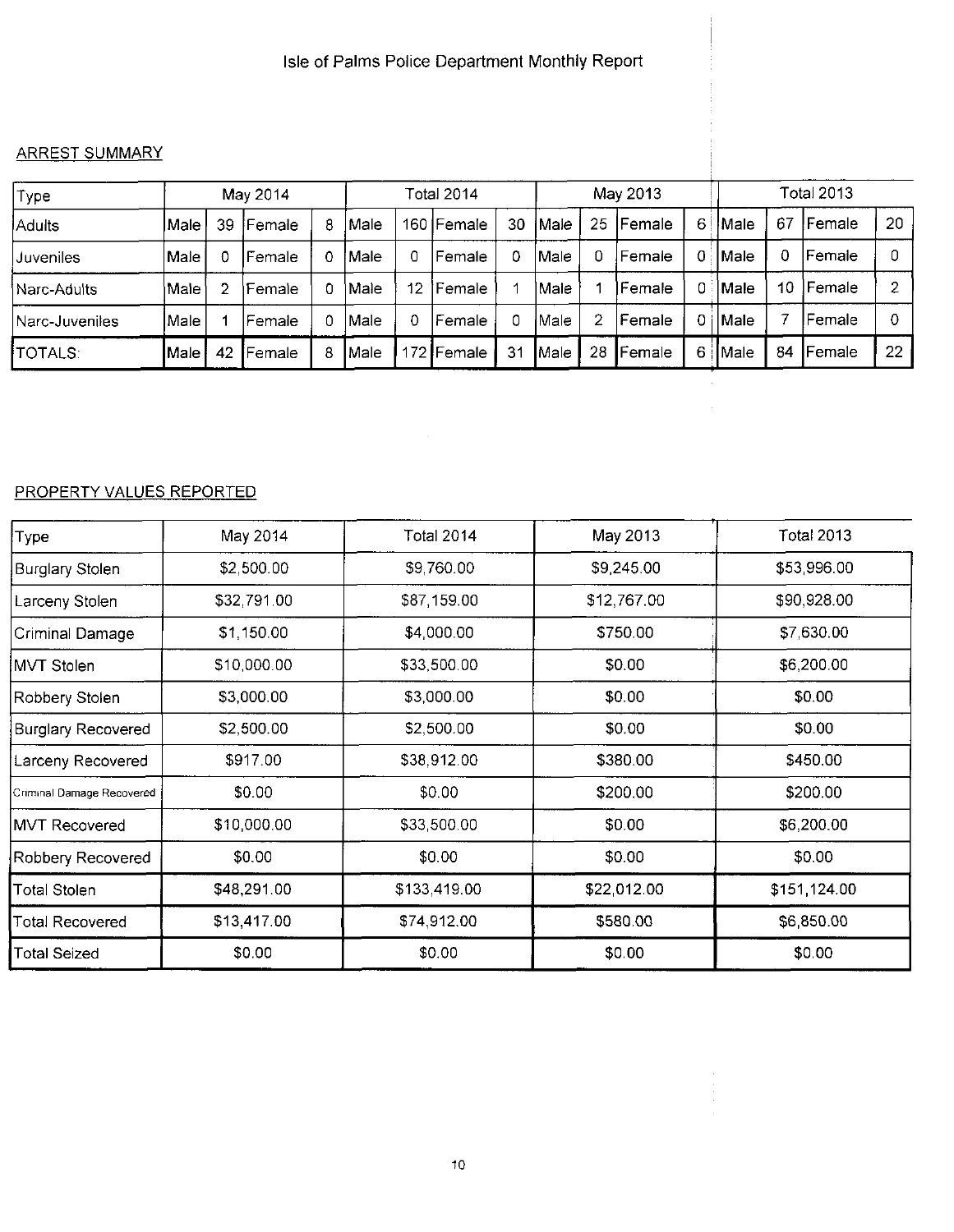# Primary UCR Code Only<br>Arrest Summary May 2014

|                                         |                |                          | Male               |                 |                       |                        |                 | Female             |                 |                 |                          |                |             |
|-----------------------------------------|----------------|--------------------------|--------------------|-----------------|-----------------------|------------------------|-----------------|--------------------|-----------------|-----------------|--------------------------|----------------|-------------|
| Offense                                 | White<br>Male  | <b>Black</b><br>Male     | American<br>Indian | Male<br>Asian   | Male<br>Other         | Female<br><b>Mhite</b> | Female<br>Black | American<br>Indian | Female<br>Asian | Female<br>Other | Male<br>Total            | Femal<br>Total | Total       |
| 11A FORCIBLE RAPE                       | O              | $\circ$                  | ۰                  | o               |                       | $\circ$                | $\circ$         |                    |                 |                 |                          |                |             |
|                                         |                |                          |                    |                 | $\circ$               |                        |                 | 0                  | 0               | ۰               | 0                        | o              | ۰           |
| 11D FORCIBLE FONDLING                   | $\circ$        | $\circ$                  | $\circ$            | ∘∣              | lo) o                 | $\circ$                | $\circ$         | 010                | $\circ$         | $\circ$         | $\circ$                  | l ol           | $\circ$     |
| 13A AGGRAVATED ASSAU                    | $\circ$        | $\circ$                  | $\circ$            | $\circ$         |                       | $\circ$                | $\circ$         |                    | $\circ$         | o               | $\circ$                  | $\circ$        | $\circ$     |
| 13B SIMPLE ASSAULT                      | $\circ$        | $\circ$                  | $\circ$            | $\circ$         | $\circ$               | $\circ$                | 0               | ۰                  | $\circ$         | $\circ$         | $\circ$                  | $\circ$        | $\circ$     |
| 13B CRIMINAL DOMESTIC VIOLENCE<br>23C   | $\circ$        | $\circ$                  | $\circ$            | $\circ$         | $\circ$               | $\circ$                | ۰               | O                  | $\circ$         | ۰               | $\circ$                  | $\circ$        | $\circ$     |
| <b>SHOPLIFTING</b>                      | 0              | $\circ$                  | ۰                  | $\circ$         | $\circ$               | $\circ$                | 0               | $\circ$            | $\circ$         | Φ               | $\circ$                  | ۰              | $\circ$     |
| 23F THEFT FROM MOTOR VEHICLE            | $\circ$        | O                        | $\circ$            | $\circ$         | $\circ$               | O                      | Φ               | o                  | o               | $\circ$         | $\circ$                  | $\circ$        | ۰           |
| 23H BREACH OF TRUST                     | $\circ$        | $\circ$                  | $\circ$            | $\circ$         | $\circ$               | $\circ$                | $\circ$         | $\circ$            | 0               | Ο               | o                        | o              | Ō           |
| 23H GRAND LARCENY                       | 0              | $\circ$                  | $\circ$            | $\circ$         | $\circ$               | $\circ$                | $\circ$         | $\circ$            | $\circ$         | O               | O                        | $\circ$        | $\circ$     |
| 23H PETIT LARCENY                       | $\circ$        | $\circ$                  | $\circ$            | $\circ$         | $\circ$               | o                      | 0               | $\circ$            | $\circ$         | Ο               | $\circ$                  | $\circ$        | $\circ$     |
| 26A FALSE PRETENSE/SWINDLE/CONFIDENCE   | $\circ$        | $\circ$                  | $\circ$            | O               | $\circ$               | $\circ$                | $\circ$         | $\circ$            | ۰               | ۰               | $\circ$                  | $\circ$        | $\circ$     |
| 26B FRAUD CREDIT CARD/ ATM              | $\circ$        | $\circ$                  | $\circ$            | $\circ$         | $\circ$               | $\circ$                | $\circ$         | $\circ$            | $\circ$         | O               | $\circ$                  | ۰              | $\circ$     |
| 35A SIMPLE POSSESSION OF MARIJUANA      | $\sim$         | $\circ$                  | $\circ$            | $\circ$         | $\circ$               | $\circ$                | 0               | $\circ$            | $\circ$         | $\circ$         | $\sim$                   | o              | $^{\circ}$  |
| 35B DRUG EQUIPMENT VIOLATIONS           | $\overline{ }$ | $\circ$                  | $\circ$            | $\circ$         | $\circ$               | $\circ$                | ۰               | 0                  | $\circ$         | O               | ٣                        | o              | ↽           |
| 36B STATUTORY RAPE                      | $\circ$        | $\circ$                  | $\circ$            | $\circ$         | $\circ$               | 0                      | 0               | $\circ$            | $\circ$         | $\circ$         | $\circ$                  | $\circ$        | $\circ$     |
| 36C INDECENT EXPOSURE                   | $\circ$        | $\circ$                  | $\circ$            | $\circ$         | $\circ$               | $\circ$                | $\circ$         | $\circ$            | $\circ$         | $\circ$         | $\circ$                  | 0              | $\circ$     |
| 40B ASSISTING / PROMOTING PROSTITION    | 0              | $\circ$                  | $\circ$            | $\circ$         | $\circ$               | $\circ$                | 0               | ۰                  | $\circ$         | Ο               | $\circ$                  | $\circ$        | $\circ$     |
| 90A FRAUDULENT CHECKS                   | $\circ$        | $\circ$                  | $\circ$            | $\circ$         | $\qquad \qquad \circ$ | $\circ$                | O               | $\circ$            | 0               | 0               | Ο                        | $\circ$        | ٥           |
| 90B CURFEW/LOITERING/VAGRANCY           | $\circ$        | $\circ$                  | $\circ$            | $\circ$         | $\circ$               | $\circ$                | $\circ$         | $\circ$            | $\circ$         | $\circ$         | $\circ$                  | $\circ$        | $\circ$     |
| 90C DISORDERLY CONDUCT                  | 4              | $\circ$                  | $\circ$            | $\circ$         | ٣                     | $\sim$                 | $\circ$         | $\circ$            | $\circ$         | $\circ$         | r                        | N              | œ           |
| 90D DRIVING UNDER THE INFLUENCE         | ↽              | $\circ$                  | $\circ$            | $\circ$         | $\circ$               | $\circ$                | $\circ$         | $\circ$            | $\circ$         | $\circ$         | ۳                        | $\circ$        | ٠           |
| 90E PUBLIC DRUNKENNESS                  | b.             | $\circ$                  | $\circ$            | $\circ$         | $\circ$               | $\leftarrow$           | ۵               | $\circ$            | $\circ$         | $\circ$         | S                        | ↽              | 4           |
| <b>90G LIQUOR LAW VIOLATIONS</b>        | $\overline{5}$ | $\circ$                  | $\circ$            | $\circ$         | $\circ$               | $\sim$                 | $\circ$         | $\circ$            | $\circ$         | $\circ$         | ≌                        | ო              | $\tilde{z}$ |
| 90G OPEN CONTAINER                      | Z              | $\sim$                   | $\circ$            | $\circ$         | $\circ$               |                        | 0               | 0                  | $\circ$         | $\circ$         | 5                        | ٣              | Φ           |
| 90G UNDERAGE POSSESSION OF ALCOHOL      | $\circ$        | ÷                        | $\circ$            | $\circ$         | $\circ$               | ᠊                      | $\circ$         | $\circ$            | ۰               | $\circ$         | $\sim$                   |                | C)          |
| 90J TRESPASS OF REAL PROPERTY           | $\circ$        | $\circ$                  | $\circ$            | $\circ$         | $\circ$               | $\circ$                | $\circ$         | $\circ$            | $\circ$         | $\circ$         | $\circ$                  | ۰              | $\circ$     |
| 90M AGENCY ASSIST                       | 0              | $\overline{\phantom{0}}$ | $\circ$            | $\circ$         | $\circ$               | $\circ$                | ۰               | $\circ$            | $\circ$         | $\circ$         |                          | $\circ$        |             |
| 90N RESISTING ARREST/HINDERING          | $\circ$        | $\circ$                  | $\circ$            | $\circ$         | $\circ$ ,             | $\circ$                | $\circ$         | $\circ$            | $\circ$         | $\circ$         | ۰                        | $\circ$        | $\circ$     |
| 90Z ALL OTHER OFFENSES                  | $\circ$        | $\circ$                  | o                  | $\circ$ $\circ$ |                       | $\circ$                | 0               | $\circ$            | $\circ$         | $\circ$         | $\circ$                  | 0              | $\circ$     |
| 91L LIVABILITY OFFENSE                  | $\circ$        | 0                        | $\circ$            |                 | $\circ$               | $\circ$                | ۰               | ۰                  | $\circ$         | C               | $\circ$                  | $\circ$        | $\circ$     |
| 91T TRAFFIC OFFENSE                     | Ю              | $\overline{\phantom{0}}$ | ۰                  | $\circ$         | $\circ$               | $\circ$                | $\circ$         | $\circ$            | $\circ$         | $\circ$         | ဖ                        | $\circ$        | $\circ$     |
| 91W WARRANT ARREST                      | $\circ$        | 0                        | $\circ$            | $\circ$         | $\circ$               | $\circ$                | $\circ$         | $\circ$            | $\circ$         | $\circ$         | $\circ$                  | 0              | $\circ$     |
| 200 ARSON                               | $\circ$        | $\circ$                  | $\circ$            | $\circ$         | $\circ$               | $\circ$                | 0               | ೦                  | $\circ$         | $\circ$         | Ο                        | Ο              | $\circ$     |
| 220 BURGLARY/BREAKING & ENTERING        | $\overline{ }$ | $\circ$                  |                    | $\circ$         | $\circ$               | ۰                      | ۰               | $\circ$            | $\mathbf{C}$    | $\bullet$       |                          | q              |             |
| 240 MOTOR VEHICLE THEFT                 | lФ             | ٣                        | $\circ$ io         | $\circ$         | $\circ$               | $\circ$                | $\circ$         | $\circ$            | $\circ$         | $\circ$         | ٣                        | $\circ$        | ٣           |
| 250 FORGERY/COUNTERFEITING              | $\circ$        | o                        | $\circ$            | $\circ$         | $\circ$               | $\circ$                | o               | ۰                  | $\circ$         | $\circ$         | 0                        | 0              | $\circ$     |
| 250 POSSESSION OF FALSE DRIVERS LICENSE | Φ              | o                        | 0                  | ٥               | $\circ$               | $\circ$                | ٥               | 0                  | $\circ$         | $\circ$         | $\circ$                  | $\circ$        | $\circ$     |
| 280 STOLEN PROPERTY OFFENSES            | $\circ$        | $\circ$                  | ۰                  | $\circ$         | $\circ$               | $\circ$                | ۰               | $\circ$            | $\circ$         | o'              | $\circ$                  | ۰              | $\circ$     |
| 290 DESTRUCTIVE/DAMAGE/VANDALISM        | $\circ$        | $\circ$                  | ۰                  | $\circ$         | $\circ$               | ۰                      | $\circ$         | $\circ$            | $\circ$         | $\circ$         | ۰                        | 0              | $\circ$     |
| 370 PORNOGRAPHY/OBSCENE MATERIAL        | $\circ$        | $\circ$                  | $\circ$            | $\circ$  0 0    | $\circ$               | $\circ$                | $\circ$         | $\circ$            | $\circ$ lolo    | $\circ$         | $\circ$                  | $\circ$        | łФ          |
| <b>520 WEAPON LAW VIOLATIONS</b>        | ∣ం¦≵           |                          | ం∣ం                |                 | lol                   | l⊂l∞                   | 0 0             | ಂ∣೦                |                 | 1010            | $\overline{\phantom{0}}$ | $\circ$        |             |
| <b>TOTAL:</b>                           |                |                          |                    |                 |                       |                        |                 |                    |                 |                 | 15                       | 8              | ြင္ၿ        |

 $\bar{z}$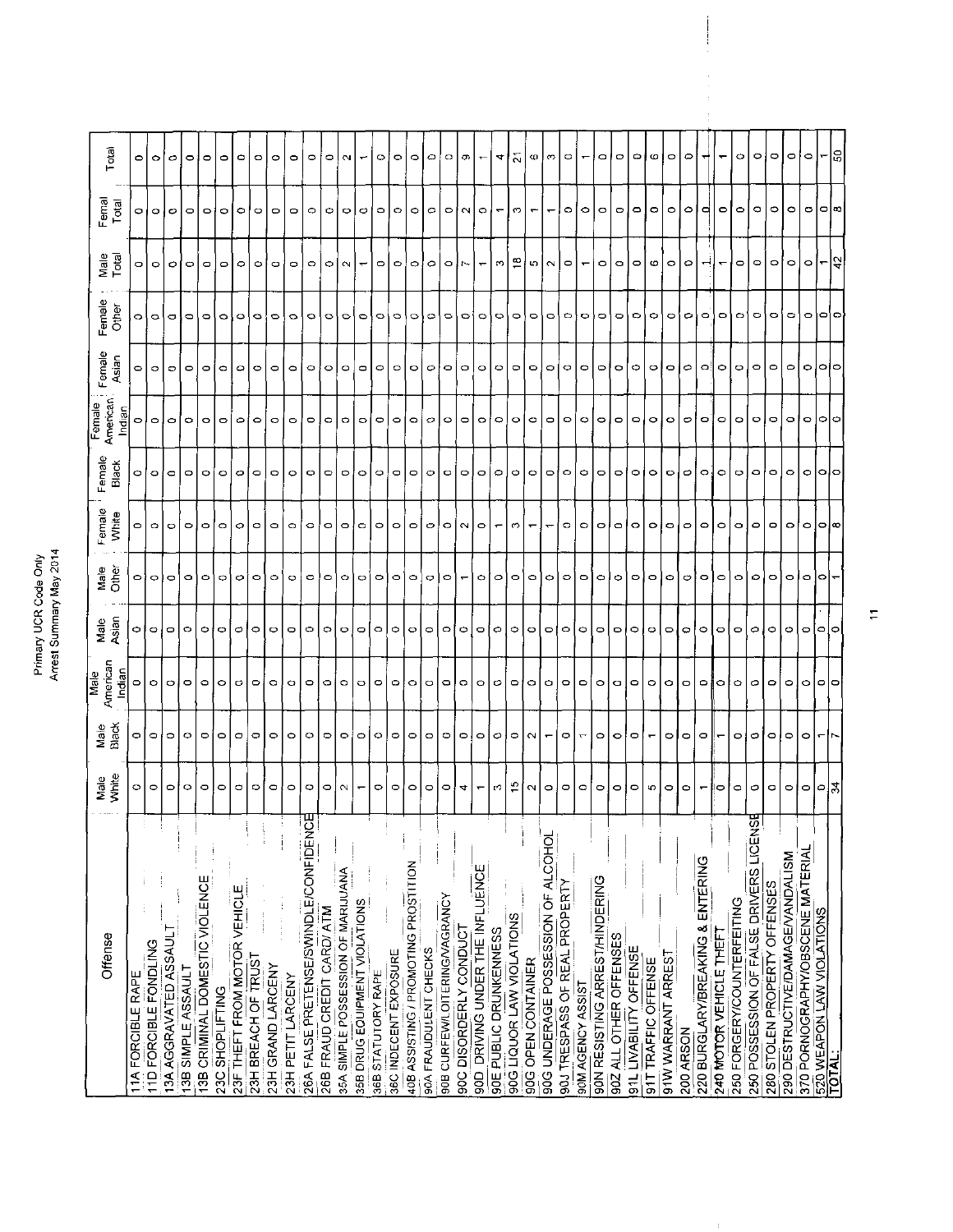|                             | May 2014       | 2014           | May 2013            | 2013                    |
|-----------------------------|----------------|----------------|---------------------|-------------------------|
|                             | Monthly        | Yearly         | Monthly             | Yearly                  |
|                             | Total          | Total          | Total               | Total                   |
| Citations                   | 0              | 1              | 3                   | 14                      |
| <b>Warning Tickets</b>      | 3              | 37             | $\overline{2}$      | 11                      |
| Animals Secured             | 9              | 32             | $\overline{2}$      | 14                      |
| Dogs                        | 5              | 18             | $\overline{2}$      | 12                      |
| Cats                        | 1              | $\overline{7}$ | 0                   | 1                       |
| Raccoons                    | 0              | 4              | $\mathbf 0$         | $\circ$                 |
| Other*                      | 3              | $\mathbf{3}$   | 0                   | 1                       |
| Released to: (Owner, other) | 6              | 23             | $\overline{2}$      | 12                      |
| Transported to Shuler Vet   | 0              | $\mathbf 0$    | 0                   | 3                       |
| Transported to Other Vets   | 3              | $\overline{7}$ | 0                   | $\overline{0}$          |
| Transported to SPCA         | 0              | 4              | 1                   | 3                       |
| Injured Animals             | 3              | 5              | 0                   | $\overline{\mathbf{4}}$ |
| <b>Trapped Animals</b>      | 0              | 6              | $\mathbf{1}$        | $\overline{c}$          |
| Cats                        | $\mathbf 0$    | 6              | 1                   | 3                       |
| Raccoons                    | 0              | 0              | 0                   | $\pmb{0}$               |
| Other**                     | 0              | $\mathbf 0$    | $\mathsf{O}\xspace$ | $\Omega$                |
| Dead Animals Removed        | 20             | 92             | 26                  | 130                     |
| <b>Traps Set</b>            | $\overline{2}$ | $\overline{7}$ | 4                   | 12                      |
| Kennel Fees                 | \$0.00         | \$49.00        | \$14.00             | \$42.00                 |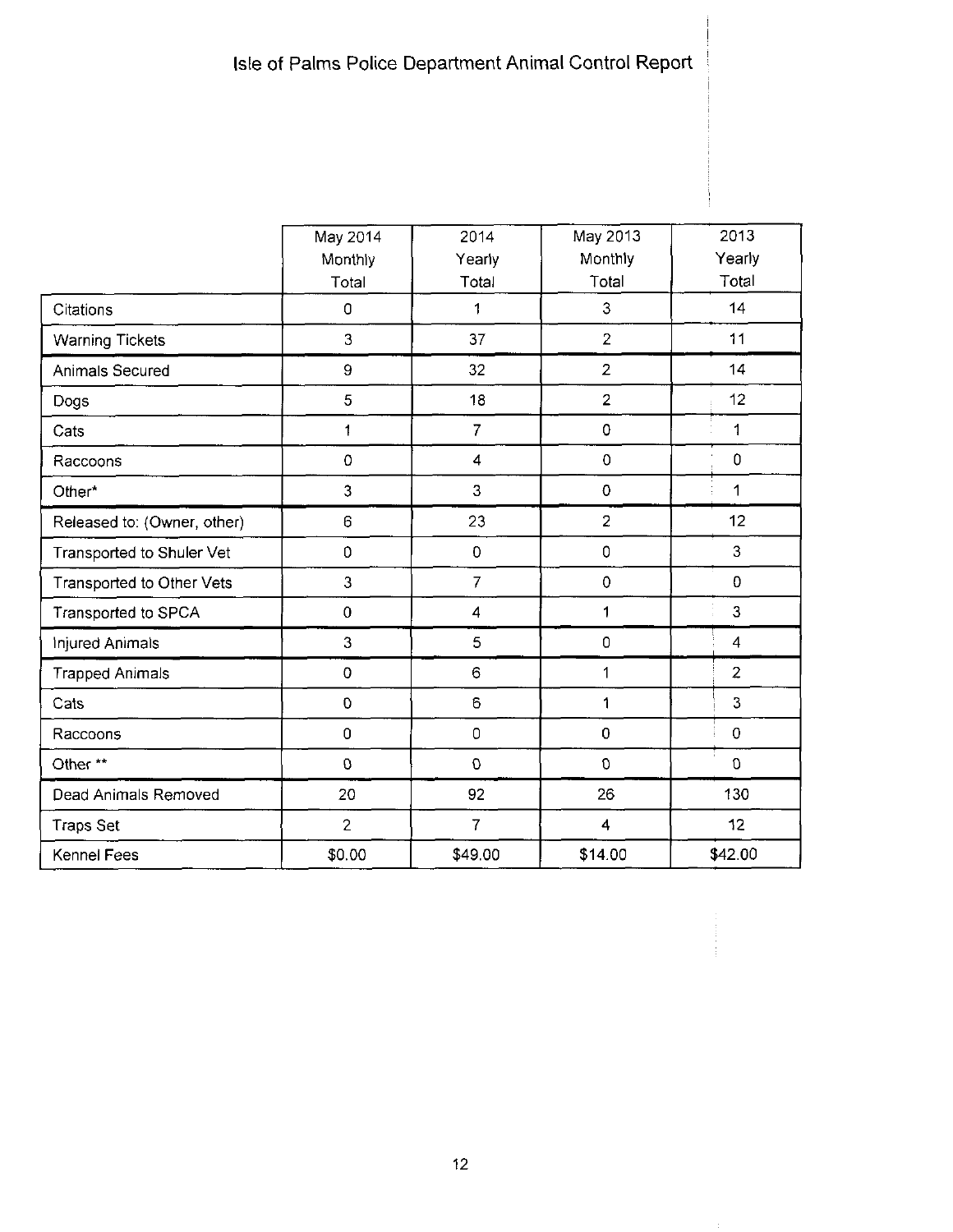

#### **ISLE OF PALMS POLICE DEPARTMENT CRIMINAL INVESTIGATIONS DIVISION** MONTHLY REPORT



May, 2014

#### **CASES ASSIGNED TO INVESTIGATORS**

\* Case Investigations Assigned This Month: 17 \* On-Going Investigations Carried Over From The Previous Month: 8 \* Cases Closed: 13 \* Investigations Continuing (Carried Over to Next Month): 12

#### INCIDENT/INVESTIGATIVE CLEARANCE (TERMS DEFINED BELOW):

\* Cleared By Arrest: 1 \* Exceptionally Cleared: 3 \* Unfounded: 1 \* Administratively Closed: 8

#### INCIDENT/INVESTIGATION STATUS INDICATORS (CALEA 42.1.3)

"Active" The case is assigned to an investigator and investigative efforts are active and on-going.

"Cleared By Arrest" (Closed) The case has been cleared by the arrest of the offender(s).

"Unfounded" The alleged offense did not occur.

"Exceptionally Cleared" (Closed) The case has been cleared due to the death of the offender, no prosecution, extradition denied, victim declines cooperation or juvenile (no custody).

"Administratively Closed" (Non-criminal incident or investigation suspended). All available leads have been exhausted, but the case has not been brought to a conclusion, and investigative efforts may be resumed if new evidence or leads are discovered at a later date.

#### **ADMINISTRATIVE**

- \* Command Staff Meetings: 2 hrs.
- \* Evidence/Property Audit: 52 hrs.
- \* Warrant File Audit: 1 hr.
- \* Evidence/Property Inspection: 12 hrs.
- \* Special Committee Meetings: 2 hrs.
- \* Analytics/Research/Statistics: 2 hrs.

#### **VICTIM SERVICES**

- \* Victim Letters Sent: 33
- \* Telephone Contact: 38
- \* Victim Notifications: 10
- \* Forensic Examination Assistance: 1 hr.

#### **FORENSICS/CRIMINALISTICS**

- \* Crime Scene Investigations: 2 hrs.
- \* Forensic Analysis Marijuana: 3 hrs.
- \* Forensics Laboratory: 2 hrs.
- \* Evidence Processing: 3 hrs.

#### **COURT PROCEEDINGS**

- \* Bond Hearings: 52
- \* Preliminary Hearings: 1
- \* Grand Jury: 1 Session
- \* Municipal Court: 2
- \* Livability Court: 1
- \* Trial Prep.: 3 hrs.

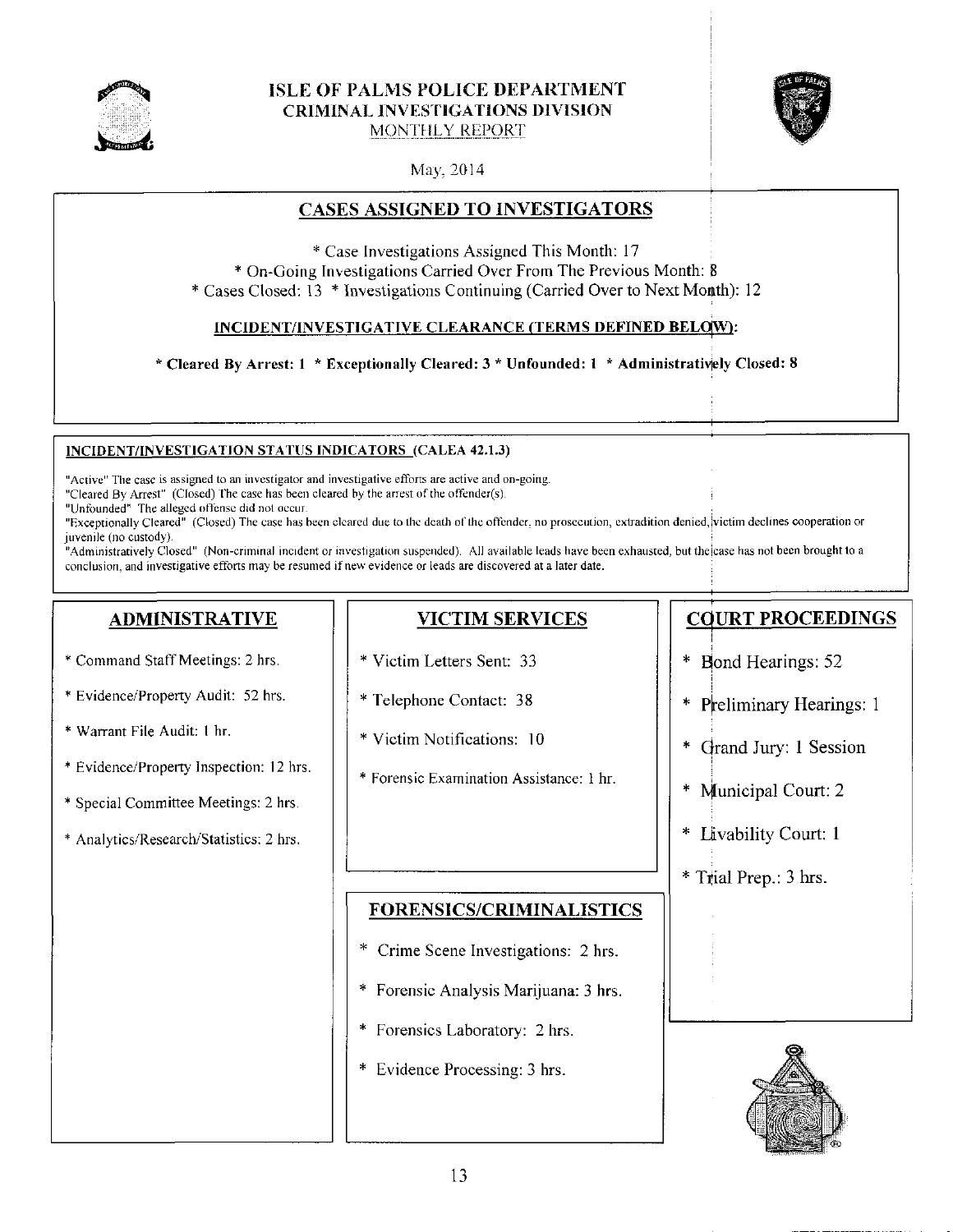

# **MONTHLY TRAINING REPORT**

# May-14

| Sworn            | Civilian | Type         | Description                                     | <b>SCCJA</b> | Webinar | In-Service      | Other |
|------------------|----------|--------------|-------------------------------------------------|--------------|---------|-----------------|-------|
| $\overline{2}$   |          | In-Service   | Active Shooter Training with CCSO               |              |         | 16              |       |
| $\boldsymbol{2}$ |          | In-Service   | Driver Training / Felony Traffic Stop with CCSO |              |         | 12 <sub>2</sub> |       |
| $\mathbf{1}$     |          | SCCJA        | Driving Instructor Recertification              | 40           |         |                 |       |
| $\mathbf{1}$     |          | Advanced     | Glock Armorers Certification                    |              |         |                 | 8     |
| з                |          | <b>SCCJA</b> | Speed Measuring Device Operator Certification   | 72           |         |                 |       |
| $\mathbf{1}$     |          | SCCJA        | The Line Up - May / June 2014                   | 1            |         |                 |       |
|                  |          |              |                                                 |              |         |                 |       |
|                  |          |              |                                                 |              |         |                 |       |
|                  |          |              |                                                 |              |         |                 |       |
|                  |          |              |                                                 |              |         |                 |       |
|                  |          |              |                                                 |              |         |                 |       |
|                  |          |              |                                                 |              |         |                 |       |
|                  |          |              |                                                 |              |         |                 |       |
|                  |          |              |                                                 |              |         |                 |       |
|                  |          |              |                                                 |              |         |                 |       |
|                  |          |              |                                                 |              |         |                 |       |
|                  |          |              |                                                 |              |         |                 |       |
|                  |          |              |                                                 |              |         |                 |       |
|                  |          |              |                                                 |              |         |                 |       |
|                  |          |              |                                                 |              |         |                 |       |
|                  |          |              |                                                 |              |         |                 |       |
|                  |          |              |                                                 |              |         |                 |       |
|                  |          |              | TOTAL                                           | 113.00       | 0.00    | 28.00           | 8.00  |
|                  |          |              | <b>TATH HAUTH VILOUDAL</b>                      | ALC: NO      |         |                 |       |

TOTAL MONTHLY HOURS 149.00

|                               | <b>SCCJA</b> | Telecourse | In-Service | Other  |
|-------------------------------|--------------|------------|------------|--------|
| <b>PREVIOUS REPORT TOTALI</b> | 127.00       | 2.00       | 1067.00    | 111.50 |
| <b>CURRENT MONTH TOTALS</b>   | 113.00       | 0.00       | 28.00      | 8.00   |
| YEAR TO DATE TOTALS           | 240.00       | 2.00       | 1035.00    | 119.50 |
|                               |              |            |            |        |

 $-4456.50$ 

DEPARTMENT HOURS YEAR TO DATE

 $\sim 10^6$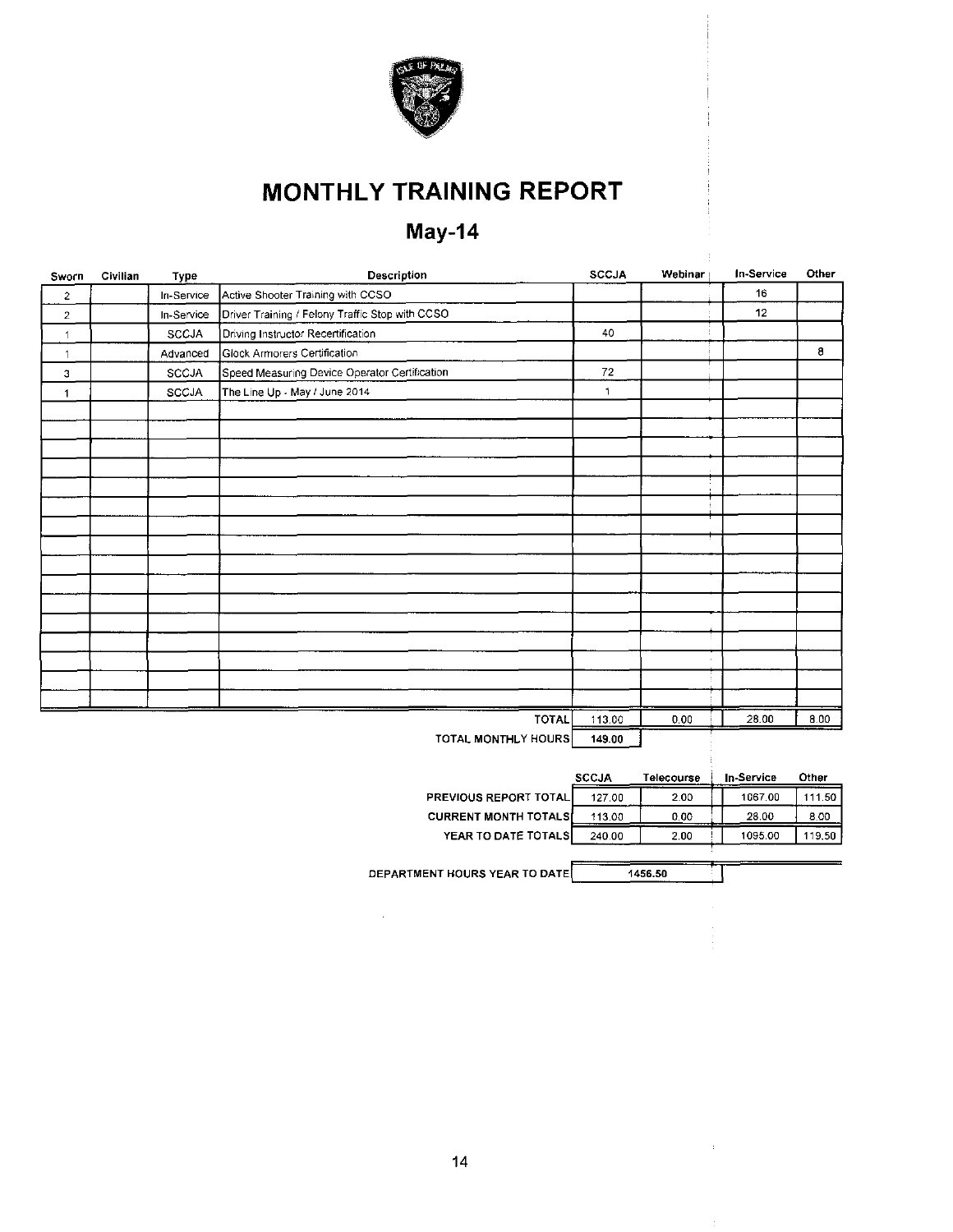# **Isle of Palms Police Department** Overtime Report <u>May</u> <u>201،</u>

| Category                                                | <b>Hours</b>   |
|---------------------------------------------------------|----------------|
| Court - Livability                                      | 1.75           |
| Court - Municipal                                       | 25.5           |
| Court - Other                                           | 5.75           |
| Holdover Arrest                                         | 2.5            |
| Holdover Manpower                                       | $\overline{2}$ |
| <b>Holdover Report</b>                                  | 1.55           |
| Investigation Follow Up                                 | 10             |
| Meeting                                                 | 3              |
| Officer Coverage                                        | 12             |
| <b>Sick Coverage</b>                                    | 155.5          |
| Special Assignment (Memorial Day Weekend)               | 206            |
| Special Event<br>(Disaster Expo; Meet and Greet)        | 9              |
| Supervisor Coverage                                     | 4              |
| Training                                                | 6.3            |
| Vacation Coverage                                       | 151            |
| Weekly Schedule                                         | 72             |
| <b>TOTAL HOURS</b>                                      | 667.85         |
| Reporting for Pay Periods - April 15th through May 26th |                |

 $\sim$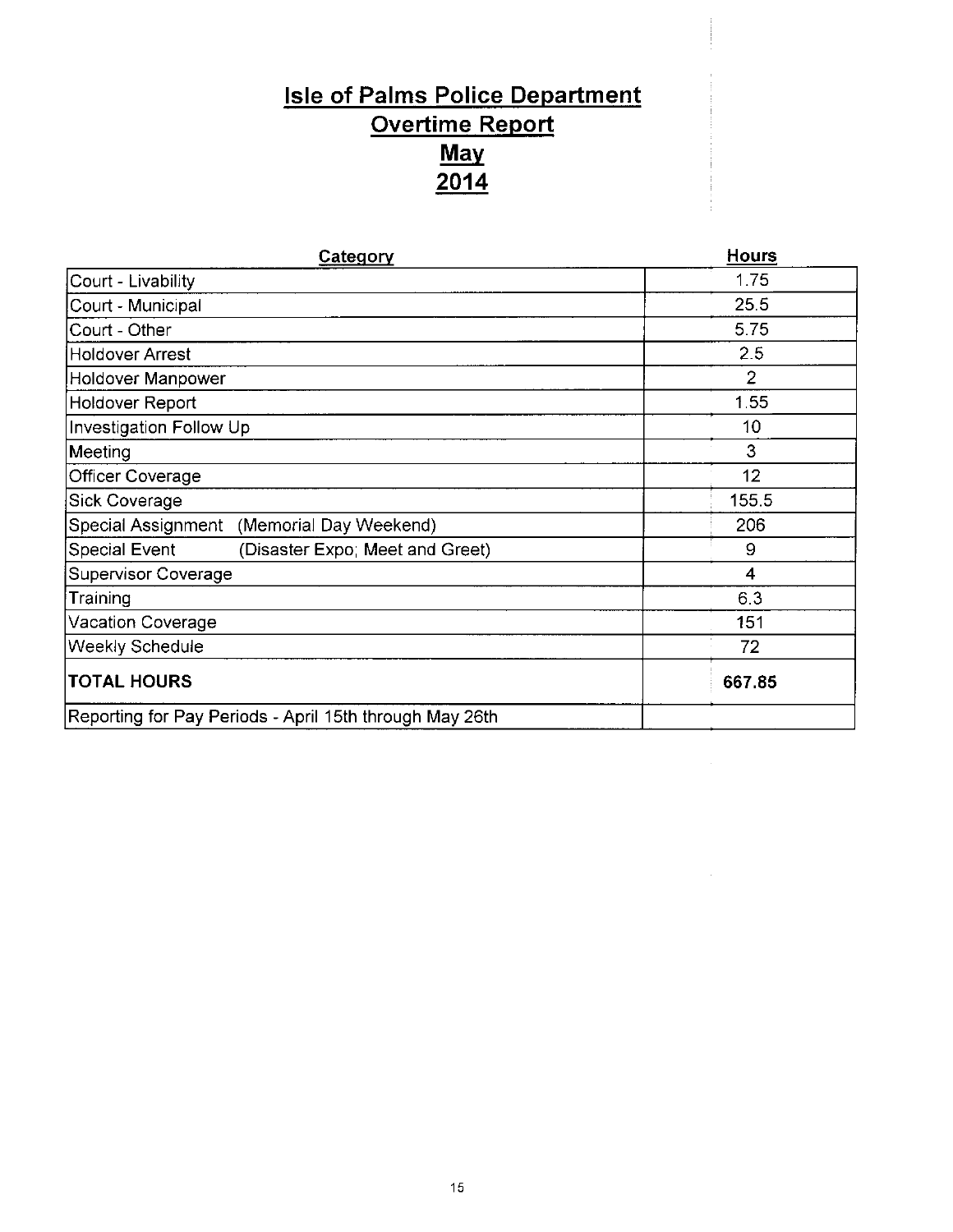| NOISE COMPLAINTS                            |                      | <b>STEOTAVA MSEQLICED FPANTNEUM BLUADI IN REPORTMAY 2014</b> |                    |                                 |              |                             |                                              |                          |                             |         |                 |
|---------------------------------------------|----------------------|--------------------------------------------------------------|--------------------|---------------------------------|--------------|-----------------------------|----------------------------------------------|--------------------------|-----------------------------|---------|-----------------|
|                                             |                      |                                                              |                    | RENTAL                          | RENTAL       | <b>RENTAL</b>               | RENTAL                                       |                          |                             |         |                 |
|                                             |                      |                                                              | <b>ISLAND</b>      | LONG<br>TERM                    | LONG<br>TERM | <b>SHORT</b><br><b>TERM</b> | <b>TERM BY</b><br>SHORT                      | <b>OTHER</b>             |                             |         |                 |
| <b>ADDRESS</b>                              | DATE                 | TIME                                                         | RESIDENT           | <b>BY OWNER</b>                 |              | BY AGENCY I BY OWNER        | AGENCY                                       |                          | LOCATIONS   F/U             | $\circ$ | $\leq$          |
| 1126 Ocean Boulevard                        | S/1/2014             | <br>သိ                                                       | o                  | o                               |              | ۰                           | O                                            | ांव                      | $\frac{1}{\sqrt{2}}$        |         |                 |
| 2807 Palm Boulevard                         | 5/1/2014             | 21:40                                                        | $\circ$            |                                 |              | $\circ$                     | H.                                           |                          | $\ddot{\circ}$              |         | ₹               |
| 1001 Ocean Boulevard                        | S/2/2014             | 1:30                                                         | $\circ$            |                                 |              | $\circ$                     | $\mathbf{H}$                                 | ਠ                        | $\overline{O}$              |         | $\geq$ $\geq$   |
| 613 Ocean Boulevard                         | 5/2/2014             | 2:00                                                         | Ö                  | $\circ$ $\circ$ $\circ$ $\circ$ |              | C                           | $\circ$                                      | $\overline{\phantom{0}}$ | $\frac{1}{\alpha}$          |         |                 |
| 213 Carolina Boulevard                      | 5/2/2014             | 18:39                                                        |                    |                                 |              | $\Box$                      | $\circ$                                      | ಾ                        | $\frac{1}{\alpha}$          |         |                 |
| 409 Merritt Boulevard<br>68 Grand Pavillion | 5/2/2014<br>5/3/2014 | 19:35<br>23:00                                               |                    | $\circ$                         |              | $\bullet$<br>$\circ$        | $\circ$<br>$-1$ :                            | ົ໐<br>Ó                  | $\rm _o$<br>щ.<br>$\bullet$ |         | ₹               |
| 806 Ocean Boulevard                         | 5/3/2014             | 19:47                                                        | ∘                  | $\circ$ $\circ$                 |              | $\circ$                     | $\rightarrow$                                | C                        | щ<br>$\circ$                |         | $\geq$          |
| 17 Ocean Point                              | 5/4/2014             | 0:35                                                         | Ö                  | $\circ$                         |              | $\circ$                     |                                              |                          | ¦u<br>∣o                    |         | ∶≲              |
| 106 Ocean Boulevard                         | S/4/2014             | 0:39                                                         | $\bullet$          | $\circ$                         |              | $\circ$                     | $\overline{O}$ $\overline{O}$ $\overline{O}$ |                          | $\frac{1}{2}$               |         |                 |
| 9 Second Avenue                             | S/5/2014             | 2:47                                                         | $\ddot{\circ}$     | $\circ$                         |              | O                           |                                              |                          | ∣"−                         |         | 3               |
| 9 Second Avenue                             | 5/6/2014             | 1:25                                                         | $\circ$            | $\circ$                         |              | $\bullet$                   | O <sub>i</sub>                               |                          | $\overline{0}$              | ی       |                 |
| 106 Ocean Boulevard                         | 5/6/2014             | 23:15                                                        | $\circ$            | $\circ$                         |              | $\circ$                     |                                              |                          | $\frac{D}{D}$               |         |                 |
| 20 Forty-Fifth Avenue                       | 5/8/2014             | 22:00                                                        | ਂ                  | $\circ$                         |              | $\circ$                     | $\circ$ $\circ$                              |                          | $rac{F}{Q}$                 |         | ₹               |
| 1130 Ocean Boulevard                        | 5/9/2014             | 0:24                                                         | $\overline{\circ}$ | $\circ$                         |              | $\circ$                     |                                              | $\circ$                  | $\frac{1}{\sqrt{2}}$        |         | ξ               |
| 3307 Palm Boulevard                         | 5/9/2014             | 19:47                                                        | $\circ$            | $\circ$                         |              | 0   0                       | . Q j O                                      |                          | $\frac{1}{\sigma}$          |         | $\geq$          |
| 30 Ocean Point                              | 5/9/2014             | 23:36                                                        | Ö                  | $\circ$                         |              |                             |                                              |                          | $\frac{1}{1}$               |         |                 |
| 4400 Palm Boulevard                         | 5/10/2014            | 12:00                                                        | $\circ$            | $\circ$                         |              | $\circ$                     | io:oj                                        |                          | щ<br>$\overline{\circ}$     |         | ₹               |
| 1004 Ocean Boulevard                        | 5/10/2014            | 22:00                                                        | $\circ$            | $\ddot{\circ}$                  |              | $\circ \circ \circ$         |                                              |                          | щ<br>ਠ                      |         | $\leq$          |
| 3900 Palm Boulevard                         | 5/16/2014            | 1:20                                                         | ಾ                  | $\ddot{\circ}$                  |              |                             | $\circ$                                      |                          | $\overline{\circ}$          |         | 3               |
| 301 Carolina Boulevard                      | 5/16/2014            | 1:30                                                         | ਾਂ                 | $\circ$                         |              |                             |                                              | $\circ$                  | $\overline{\circ}$          |         | ∣≥'≳            |
| 26 Forty-Second Avenue                      | 5/16/2014            | 2.40                                                         |                    | $\ddot{\circ}$                  |              | $\circ$                     |                                              | $\blacksquare$           | $\frac{1}{\sqrt{2}}$        |         |                 |
| 38 Grand Pavillion                          | 5/17/2014            | 21:20                                                        | m.                 | $\overline{\circ}$              |              | $\circ$                     |                                              | $\circ$                  | $\frac{1}{\sigma}$          |         | $\geq$          |
| 27 Lagoon Villas                            | 5/19/2014            | 4:04                                                         | $\circ$            | $\circ$                         |              | $\circ$                     |                                              |                          | $\frac{1}{2}$               |         |                 |
| 3704 Cameron Boulevard                      | 5/23/2014            | 23:30                                                        | $\circ$            |                                 | ಾ            | $\circ$                     | $\lnot$   a  a  a  a  a  a                   |                          | $\frac{1}{\sigma}$          |         | ⋧               |
| 21 Beachside Drive                          | 5/26/2014            | 2:20                                                         | $\circ$            |                                 | To           | $\circ$                     |                                              |                          | $\frac{1}{\sigma}$          |         | З               |
| 6 Sandshell Ct.                             | 5/27/2014            | 346                                                          |                    | $\circ$                         |              |                             |                                              | $\circ$                  | $\frac{1}{\sigma}$          |         | ⋧               |
|                                             |                      |                                                              | in.                | $\circ$                         |              | $\circ$                     | LO.                                          |                          |                             |         |                 |
|                                             | 27 Total by Category |                                                              |                    |                                 |              |                             |                                              | Ξ,                       | m                           |         | $\overline{19}$ |
|                                             | % by Category        |                                                              | 19%                | క                               |              | $\frac{8}{5}$               | 19%                                          | 56%                      | 11%                         |         |                 |